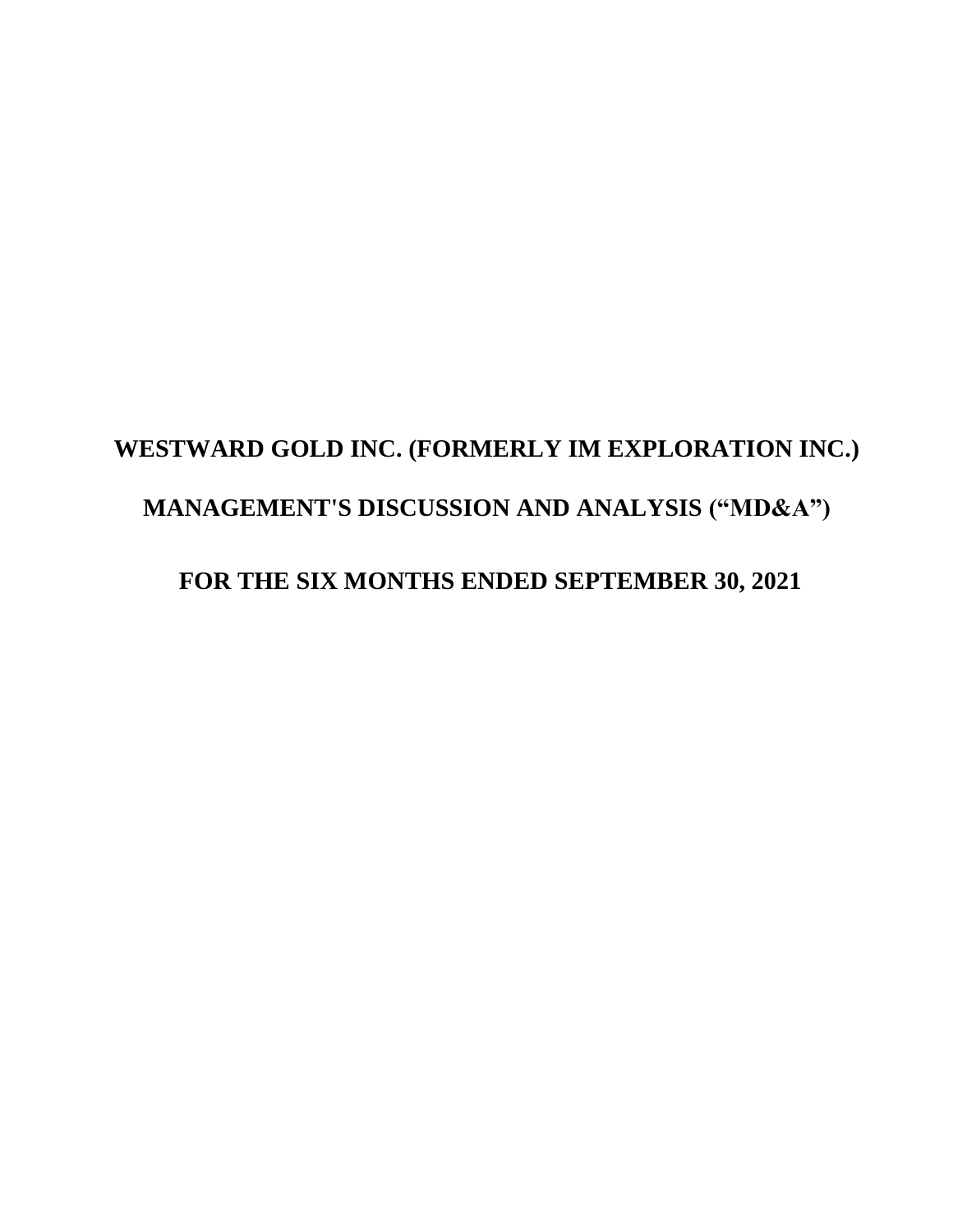## **Introduction**

The following Management's Discussion and Analysis (**"MD&A"**) for Westward Gold Inc. (formerly IM Exploration Inc.) (the **"Company"** or **"Westward"** or **"WG"**) has been prepared to provide material updates regarding the business operations, liquidity, and capital resources of the Company since its last annual MD&A for the fiscal year ended March 31, 2021 (**"Annual MD&A"**). Additional information relating to Westward is available under the Company's SEDAR profile at [www.sedar.com.](http://www.sedar.com/)

This MD&A has been prepared in compliance with the requirements of Form 51-102F1, in accordance with National Instrument 51- 102 – Continuous Disclosure Obligations. This MD&A should be read in conjunction with the audited annual financial statements of the Company for the fiscal years ended March 31, 2021 and 2020, and the unaudited condensed interim financial statements for the six months ended September 30, 2021, together with the notes thereto. Dollar figures are reported in Canadian dollars, unless otherwise noted. In the opinion of management, any and all adjustments (consisting of normal recurring adjustments) considered necessary for a fair presentation have been included. The results for the six months ended September 30, 2021 are not necessarily indicative of the results that may be expected for any future periods. Information contained herein is presented as at November 25, 2021, unless otherwise indicated.

The unaudited condensed interim financial statements for the six months ended September 30, 2021, have been prepared using accounting policies consistent with International Financial Reporting Standards (**"IFRS"**) as issued by the International Accounting Standards Board (**"IASB"**) and interpretations issued by the International Financial Reporting Interpretations Committee (**"IFRIC"**). The unaudited condensed interim consolidated financial statements have been prepared in accordance with International Standard 34, Interim Financial Reporting.

For the purposes of preparing this MD&A, management, in conjunction with the Board of Directors, considers the materiality of information. Information is considered material if: (i) such information results in, or would reasonably be expected to result in, a significant change in the market price or value of Westward's common shares; or (ii) there is a substantial likelihood that a reasonable investor would consider it important in making an investment decision; or (iii) it would significantly alter the total mix of information available to investors. Management, in conjunction with the Board of Directors, evaluates materiality with reference to all relevant circumstances, including potential market sensitivity.

# **Caution Regarding Forward-Looking Statements**

This MD&A contains certain forward-looking information as defined in applicable securities laws (collectively referred to herein as **"Forward-looking Statements"**). These statements relate to future events or the Company's future performance. All statements other than statements of historical fact are Forward-looking Statements. Often, but not always, Forward-looking Statements can be identified by the use of words such as "plans", "expects", "budgets", "scheduled", "estimates", "continues", "forecasts", "predicts", "intends", "anticipates" or "believes", or variations of, or the negatives of, such words and phrases, or state that certain actions, events or results "may", "could", "would", "should", "might" or "will" be taken, occur or be achieved. The Forward-looking Statements in this MD&A speak only as of the date of this MD&A or as of the date specified in such statements.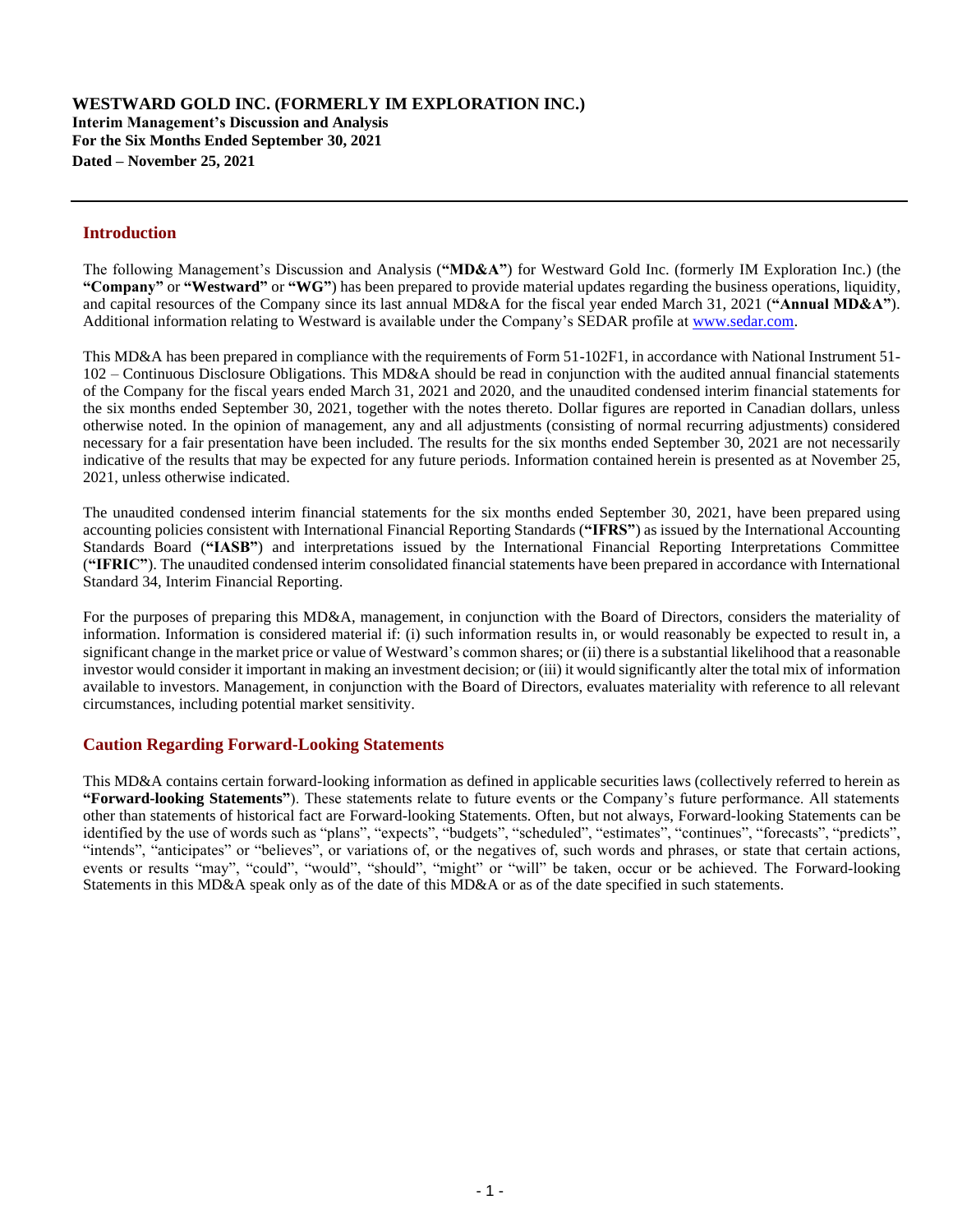**Interim Management's Discussion and Analysis For the Six Months Ended September 30, 2021 Dated – November 25, 2021**

| <b>Forward-looking Statements</b>                                                                                                                                                                                                                    | <b>Assumptions</b>                                                                                                                                                                                                                                                                             | <b>Risk Factors</b>                                                                                                                                                                                                                                                                                                       |
|------------------------------------------------------------------------------------------------------------------------------------------------------------------------------------------------------------------------------------------------------|------------------------------------------------------------------------------------------------------------------------------------------------------------------------------------------------------------------------------------------------------------------------------------------------|---------------------------------------------------------------------------------------------------------------------------------------------------------------------------------------------------------------------------------------------------------------------------------------------------------------------------|
| The Company's business objectives and<br>exploration programs for fiscal 2022,<br>including further work at the Toiyabe,<br>Canyon,<br>Turquoise<br>Mulloy<br>and<br>Properties, and evaluation of other<br>mineral exploration opportunities.       | The operating activities of the Company<br>will be consistent with the Company's<br>current expectations; the Company will<br>be successful in planning and executing<br>its objectives, including its exploration<br>program.                                                                 | Changes in economic and financial<br>market conditions and metals prices;<br>difficulties in completing objectives in a<br>timely manner or at all; risks associated<br>with mineral exploration, including First<br>Nations consultation and objections, and<br>challenges in finding suitable properties.               |
| The Company will be required to raise<br>additional capital in order to meet its<br>ongoing operating expenses and complete<br>its planned exploration activities at the<br>Toiyabe, Turquoise Canyon, and Mulloy<br>Properties (as defined herein). | The operating and exploration activities<br>of the Company, and the costs associated<br>therewith, will be consistent with the<br>Company's current expectations; equity<br>markets, exchange and interest rates and<br>other applicable economic conditions are<br>favourable to the Company. | Volatility in equity markets; timing and<br>availability of external financing on<br>acceptable terms; increases in costs;<br>environmental compliance and changes<br>in environmental and other local<br>legislation and regulation; interest rate<br>and exchange rate fluctuations; changes<br>in economic conditions. |
| Management's outlook regarding future<br>trends and future uses of cash.                                                                                                                                                                             | Financing will be available for the<br>Company's exploration and operating<br>activities; the price of metals will be<br>favourable.                                                                                                                                                           | Metal price volatility; volatility in equity<br>markets; changes in economic conditions.                                                                                                                                                                                                                                  |

Inherent in Forward-looking Statements are risks, uncertainties, and other factors beyond the Company's ability to predict or control. Please also make reference to those risk factors referenced in the "Risks and Uncertainties" section in the Annual MD&A. Readers are cautioned that the above chart does not contain an exhaustive list of the factors or assumptions that may affect the Forwardlooking Statements herein, and that the assumptions underlying such statements may prove to be incorrect.

Forward-looking Statements in this MD&A involve known and unknown risks, uncertainties and other factors that may cause the Company's actual results, performance or achievements to be materially different from any of its future results, performance or achievements expressed or implied by Forward-looking Statements. All Forward-looking Statements herein are qualified by this cautionary statement. Accordingly, readers should not place undue reliance on Forward-looking Statements. The Company undertakes no obligation to update publicly or otherwise revise any Forward-looking Statements whether as a result of new information or future events or otherwise, except as may be required by law. If the Company does update one or more Forwardlooking Statements, no inference should be drawn that it will make additional updates with respect to those or other Forward-looking Statements, unless required by law.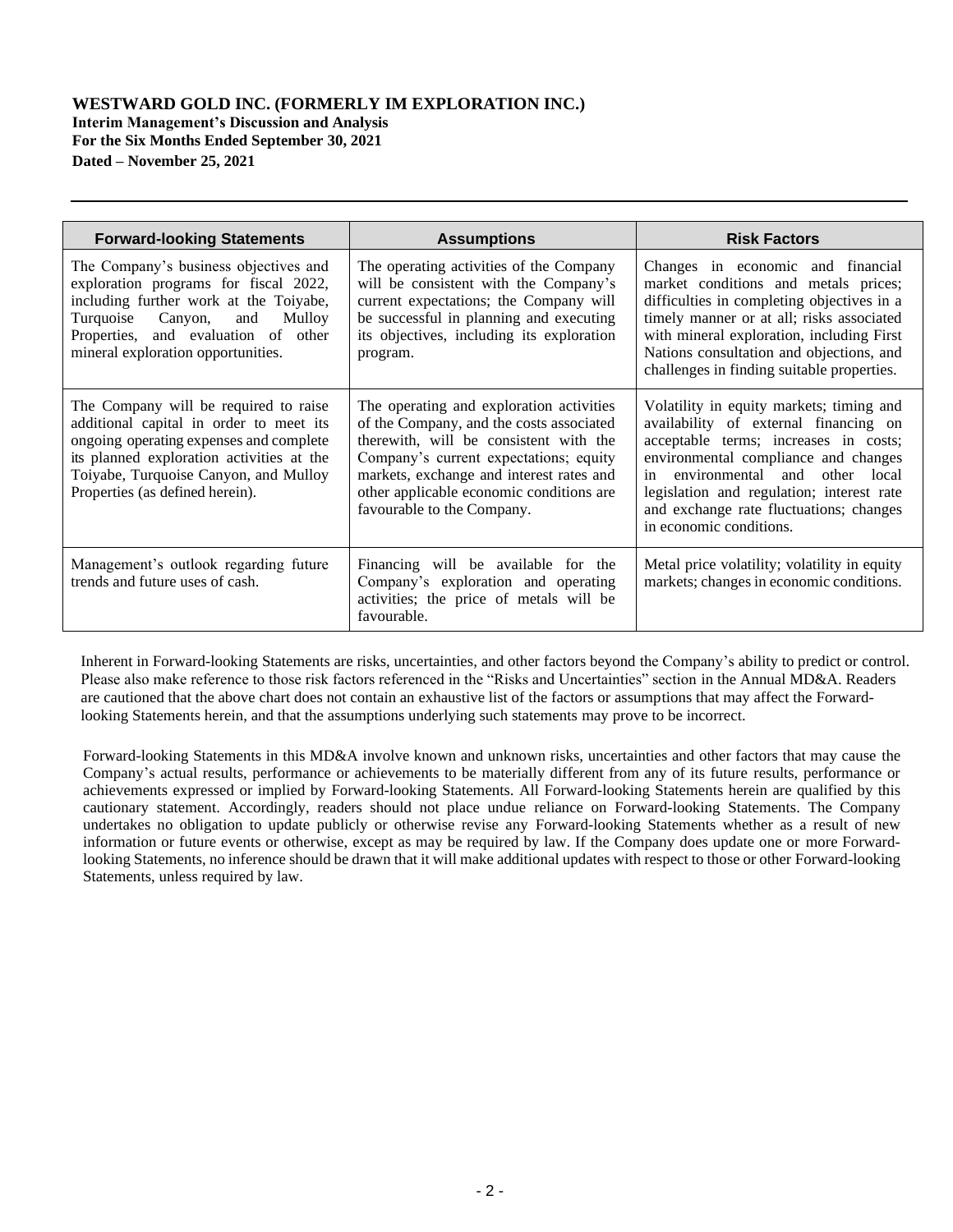**Interim Management's Discussion and Analysis For the Six Months Ended September 30, 2021 Dated – November 25, 2021**

## **Description of Business**

The Company was incorporated under the name "Prize Exploration Inc." pursuant to the Canada Business Corporations Act on April 19, 2017. The Company's registered office and head office is located at 1090 West Georgia Street, Suite 700, Vancouver, BC, V6E 3V7. On February 14, 2019, the Company changed its name from Prize Exploration Inc. to IM Exploration Inc. On October 5, 2021, the Company changed its name from IM Exploration Inc. to Westward Gold Inc.

The Company's principal business carried on and intended to be carried on is mineral exploration. The Company focused initially on the exploration and development of the Mulloy Property located in Rowlandson Township, Porcupine Mining Division, District of Cochrane, Ontario (the **"Mulloy Property")**, and now is primarily focused on the exploration and development of the Toiyabe Gold Project located in Lander County, Nevada, USA (the **"Toiyabe Property"**) and the Turquoise Canyon Project located in Lander County, Nevada, USA (the **"Turquoise Canyon Property"**) (the three (3) properties herein collectively referred to as the **"Properties"**).

On December 9, 2020, the Company staked a total of 104 cells adjoining the Mulloy Property, covering approximately 2,160 hectares. These claims included significant gold anomalies from the historical Auden property, which was owned by GTA Resources and Mining Inc. until 2018.

On April 21, 2021, the Company, Starcore International Mines Ltd. (TSX: SAM) (**"Starcore"**), and Minquest Ltd. (**"Minquest"**) entered into a binding agreement (the **"Assignment Agreement"**), whereby the Company assumed Starcore's obligations and rights to acquire a 100% interest in the Toiyabe Property from Minquest.

On June 2, 2021, the Company purchased Golden Oasis Exploration (**"GOE"**), a private Nevada-incorporated company, from American Consolidated Minerals Corp., a wholly-owned subsidiary of Starcore, for US\$100,000 (\$121,452) in cash. GOE holds the exploration permits (**"Plan of Operations"**) and a reclamation bond with the U.S. Bureau of Land Management (**"BLM"**) with respect to the Toiyabe Property.

On July 5, 2021, the Company completed the acquisition of Momentum Minerals Ltd. (**"Momentum"**), a company incorporated under the laws of the Province of British Columbia, Canada, pursuant to the terms of the amalgamation agreement dated June 16, 2021, among the the Company, the Company's wholly-owned subsidiary, 1307605 B.C. Ltd. (**"WG Subco"**), incorporated for the purpose of completing the acquisition, and Momentum (the **"Momentum Transaction"**). Momentum (now a WG subsidiary) is earning into a 100% ownership position in the Turquoise Canyon Property through an option agreement with First Mining Gold Corp (**"First Mining"**). The Turquoise Canyon Property is contiguous with, and immediately east of, the Company's Toiyabe Property. Momentum, through its wholly-owned subsidiary Turquoise Canyon Corp. (**"TCC"**), also has a 100% ownership position in nine (9) unpatented mining claims situated between the Turquoise Canyon Property and the Toiyabe Property (the **"Momentum Claims"**). The Momentum Claims are not subject to any future obligations related to the option agreement with First Mining.

The Momentum Transaction was completed by way of a three-cornered amalgamation under the *Business Corporation Act* (British Columbia) amongst the Company, Momentum and WG Subco. Pursuant to the Momentum Transaction, Momentum amalgamated with WG Subco and the holders of shares of Momentum received 0.6 of a common share of WG for every one Momentum common share. The Company issued 19,817,400 common shares to shareholders of Momentum as consideration for all of the outstanding Momentum shares pursuant to the Momentum Transaction. The amalgamated company (operating as Momentum Minerals Ltd.) became a wholly-owned subsidiary of the Company. The Company also issued 240,000 replacement options to a Momentum option holder, allowing such holder to purchase the Company's common shares at a price of \$0.167 up until April 14, 2026. No finder's fees were paid in connection with the Momentum Transaction.

From time to time the Company may also evaluate other mining properties and opportunities.

# **Overall Performance and Outlook**

The Company has no sources of revenue, so its ability to ensure continuing operations is dependent on it completing the acquisition of its mineral property interests, its ability to obtain necessary financing to complete exploration activities thereon, and ultimately,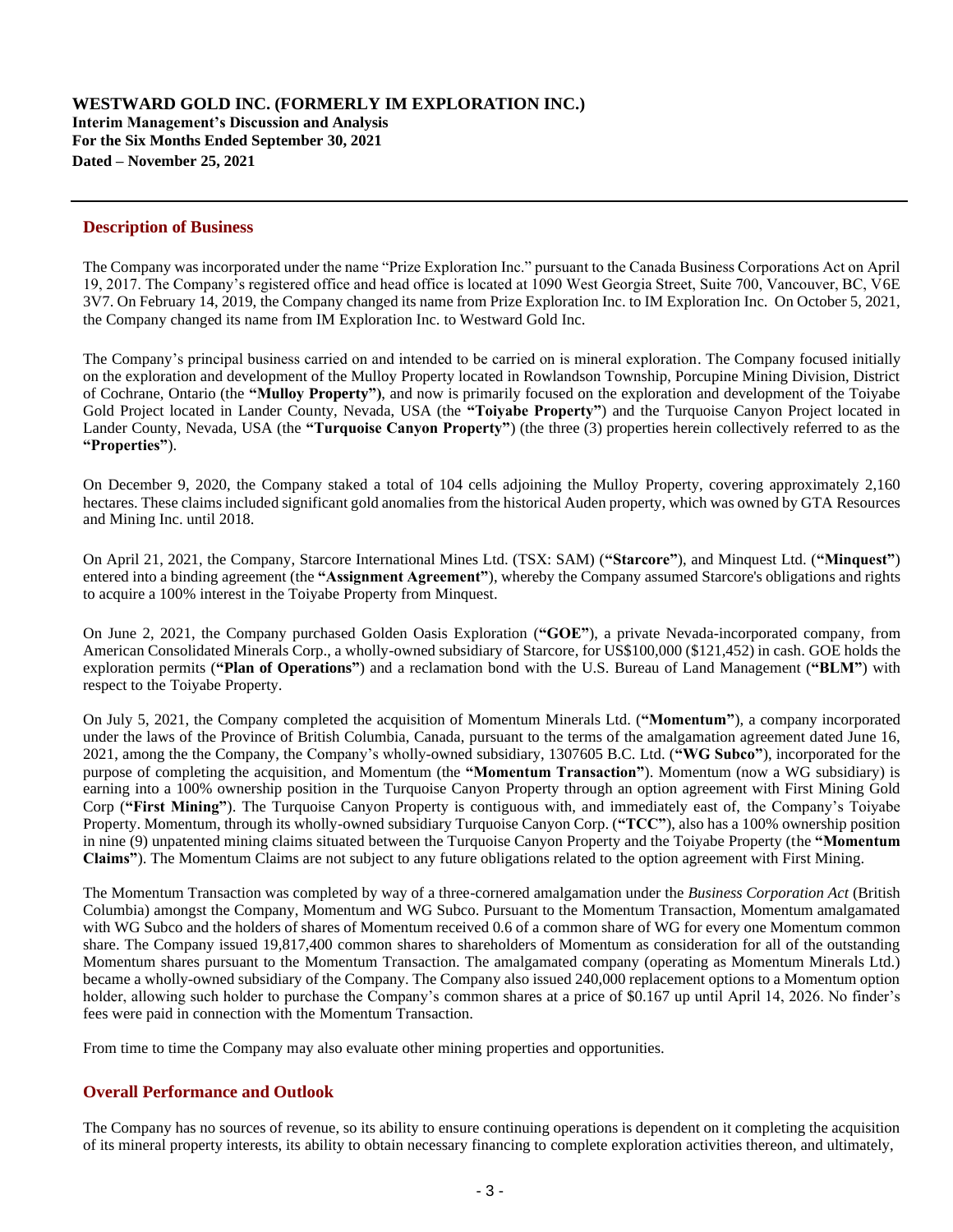development of, and future profitable production from, its mineral property interests.

As at September 30, 2021, the Company had working capital of \$1,342,086 (March 31, 2021 – \$1,189,965). The Company had cash and cash equivalents of \$1,221,273 (March 31, 2021 - \$1,191,299). Working capital and cash and cash equivalents increased during the six months ended September 30, 2021, primarily due to the net assets acquired from Momentum.

The Company believes that it has sufficient capital to meet its ongoing operating expenses, and to continue exploring the Properties. Management may increase or decrease budgeted expenditures depending on exploration results and the general economic environment. See "Financial Highlights - Liquidity and Capital Resources" below.

On April 21, 2021, the Company issued 4,100,000 common shares at a price of \$0.24 per common share to Starcore, as consideration for them entering into the Assignment Agreement on the Toiyabe Property.

On May 12, 2021, certain warrant holders exercised 347,000 warrants, each entitling the holder to receive one common share of the Company, at an exercise price of \$0.10 per common share, for proceeds to the Company of \$34,700.

On July 5, 2021, the Company issued 19,817,400 common shares valued at \$4,062,567 pursuant to the Momentum Transaction.

On August 20, 2021, the Company issued 310,899 common shares valued at \$48,188 to complete its second anniversary payment to First Mining pursuant to its option agreement on the Turquoise Canyon Property.

The Company's current primary business objective is to explore the Toiyabe Property and the Turquoise Canyon Property. The Company, Starcore, and Minquest entered into the Assignment Agreement on April 21, 2021, whereby the Company assumed Starcore's obligations and rights to acquire a 100% ownership interest in the Toiyabe Property from Minquest (see "Exploration and Properties" below). The Company completed the Momentum Transaction on July 5, 2021, through which it acquired the option to earn in to a 100% ownership interest in the Turquoise Canyon Project pursuant to an option agreement with First Mining.

The Company is also exploring the Mulloy Property in Ontario, Canada. The Company has an option to acquire a 90% undivided interest in the Mulloy Property by making certain payments and completing a feasibility study (see "Exploration and Properties" below).

The Company completed permitting for the Mulloy Property in September 2019 and will conduct further exploration at the Company's discretion. In addition, the Company may seek to acquire additional exploration-stage properties should a property of interest become available to it and in the context of its capital resources and constraints.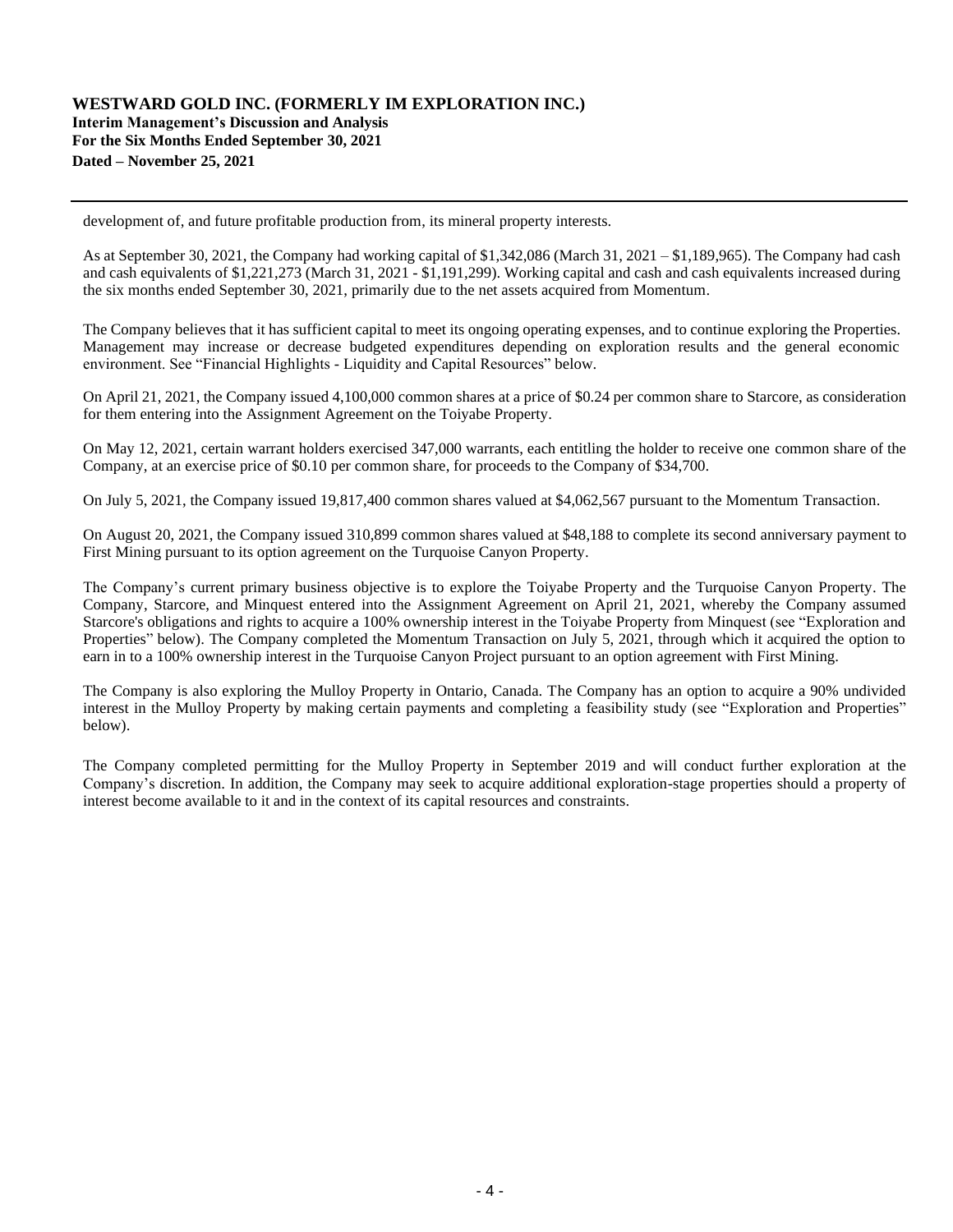#### **WESTWARD GOLD INC. (FORMERLY IM EXPLORATION INC.) Interim Management's Discussion and Analysis**

**For the Six Months Ended September 30, 2021 Dated – November 25, 2021**

# **Exploration and Properties**

# **Toiyabe Property**

The company's Toiyabe Property consists of 165 unpatented mining claims covering approximately 1,340 hectares of land administered by the BLM. It sits along the Battle Mountain-Eureka Trend, 125 kilometers south-southwest of the city of Elko, Nevada, and approximately 10 kilometers southwest of Barrick Gold Corp.'s Cortez Hills mine. Exploration activities at Toiyabe date back to 1964, with more recent drill campaigns culminating in an historical Indicated gold resource of 173,562 ounces at 1.2 grams per tonne *(Source: NI 43-101 Technical Report, American Consolidated Minerals Corporation, Prepared by Paul D. Noland, P. Geo., May 27, 2009 (the "2009 Technical Report"). A qualified person has not done sufficient work to classify the historical estimate at Toiyabe (the "Historical Estimate") as current mineral resources and Westward is not treating the Historical Estimate on Toiyabe as a current mineral resource, as defined in National Instrument 43-101 – Standards of Disclosure for Mineral Projects ("NI 43-101"). The Historical Estimate was calculated using mining industry standard practices for estimating Mineral Resource and Mineral Reserves (2005) which was prior to the implementation of the current CIM standards for mineral resource estimation (as defined by the CIM Definition Standard on Mineral Resources and Ore Reserves dated May 10, 2014). The key assumptions, parameters and methods used to prepare the Historical Estimate on Toiyabe are described in the 2009 Technical Report. While*  Westward considers the Historical Estimate on Toiyabe disclosed in this MD&A to be relevant to investors, it cautions readers that it should not be unduly relied upon in drawing inferences on the mineralization on Toiyabe, as additional work is required to upgrade *or verify the Historical Estimate as a current mineral resource. This additional work includes (but may not be limited to): resampling and re-assaying of available core and/or pulps, verification of assay certificates and digital assay data, verification of select drill hole collars, review and verification of drill hole geologic logs versus the preserved core and RC cuttings, incorporation of AuCN assays to provide a general understanding of oxide presence, review and verification of mineralization controls and modelling techniques.).*

In conjunction with Westward's assumption of Starcore's option to acquire a 100% ownership position in the Toiyabe Property, the Company also assumed control of a storage facility near Reno, Nevada, which houses legacy core and chip samples collected by previous operators. Through its data compilation and inventory efforts, the Company identified approximately 9,000 feet (2,750 meters) of diamond drill core and 30,000 feet (9,150 meters) of reverse circulation chip samples that have been well maintained in storage.

The Company engaged TerraCore Geospectral Imaging, a world leader in hyperspectral imaging technology, to conduct a full analysis of the available legacy core and chip samples from the Toiyabe Property, including high-resolution RGB (true colour) and infrared hyperspectral imagery. The resulting data will aid in identifying stratigraphy, alteration, mineral presence, mineral chemistry and mineral grain size. It can also be used as a comparative tool to infer any potential similarities to the many well-understood deposits in the district. In conjunction with the existing assay data, the information will guide future 3-D modelling efforts and improve the Company's upcoming drill target identification.

This asset of the Company consists of its option to acquire a 100% undivided interest in the Toiyabe Property. Starcore assigned all of its rights and obligations under its previous option agreement with Minquest to the Company as per the terms of the Assignment Agreement. Following the assignment, the Company has the right to acquire a 100% ownership position in the Toiyabe Property, subject to a 3-per-cent (3%) net smelter revenue royalty (**"NSR"**) to be retained by Minquest, half of which (1.5%) can be bought back by the Company for US\$2,000,000 per 1.0%.

As consideration for the assignment of Starcore's option to acquire the Toiyabe Property, the Company made cash and share payments to Starcore in the following amounts:

- US\$150,000 (\$188,505) in cash, paid upon closing of the Assignment Agreement;
- 4,100,000 common shares in the capital of the Company, issued upon closing of the Assignment Agreement (valued at \$984,000). The common shares issued to Starcore are subject to a contractual escrow period of 12 months following the date of issuance, with 25% being released every three months, with the first release having occurred three months after the closing of the transaction.

Following closing of the Assignment Agreement and payments as described above, the Company will have the option to exercise its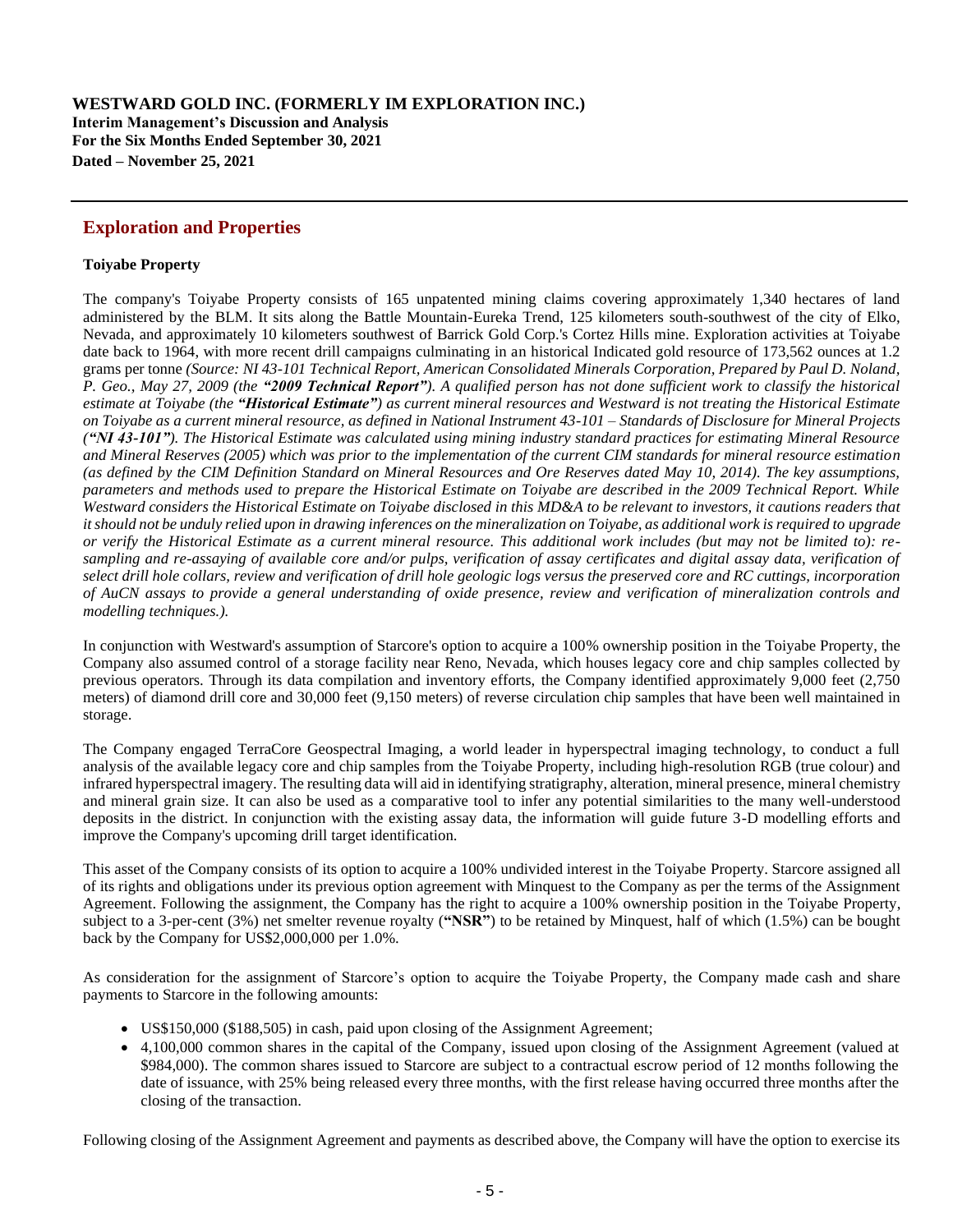**Interim Management's Discussion and Analysis For the Six Months Ended September 30, 2021 Dated – November 25, 2021**

right to earn a 100% ownership position in the Toiyabe Property by making the following cash payments to Minquest (for an aggregate total of US\$760,000):

- US\$100,000 (\$121,800) on May 31, 2021 (paid);
- US\$120,000 (\$153,327) on or before October 15, 2021 (paid subsequent to reporting period end);
- US\$140,000 on or before October 15, 2022;
- US\$400,000 on or before October 15, 2023.

As of September 30, 2021, the Company had a reclamation bond for the Toiyabe Property of US\$131,432 (\$167,102), held with the BLM through the Company's wholly-owned subsidiary GOE.

# **Turquoise Canyon Property**

On June 16, 2021, the Company entered into an agreement to acquire an option on the Turquoise Canyon Property through its acquisition of 100% of the common shares of Momentum, by way of an amalgamation between the Company's WG Subco and Momentum.

The underlying option agreement with First Mining gives the Company the right to acquire a 100% interest in the Turquoise Canyon Property, comprised of 188 unpatented mining claims located in Lander County, Nevada. The agreement has a maximum term of 4 years from the date of signing, being August 20, 2019.

In consideration for the option, the Company is required to pay First Mining up to \$500,000, payable as follows:

- \$25,000 in cash within 30 days from the date of execution (paid);
- 10% of the then-outstanding common shares of Momentum, to be included towards the second anniversary payment on August 20, 2021 (issued 1,000,000 common shares at a deemed value of \$100,000);
- \$50,000 in cash or common shares on or before August 20, 2020 (issued 500,000 common shares of Momentum at a fair value of \$50,000);
- \$150,000 in cash or common shares on or before August 20, 2021 (previously issued 1,000,000 common shares of Momentum at a deemed value of \$100,000; issued an additional 310,889 common shares of the Company at a fair value of  $$48,188^{(1)}$;$
- \$137,500 in cash or common shares on or before August 20, 2022;
- \$137,500 in cash or common shares on or before August 20, 2023.
- (1) Share-based payments pursuant to the option agreement are calculated based on a trailing 30-day volume-weighted average price of common shares traded on the Canadian Securities Exchange (**"CSE"**), hence there may be a discrepancy between deemed value paid to First Mining and fair value at the time of payment.

The Company is also required to pay all mining claim maintenance fees with respect to the Turquoise Canyon Property and incur a minimum of \$750,000 in exploration expenditures as follows:

- \$50,000 by August 20, 2020 (incurred);
- An additional \$100,000 by August 20, 2021 (incurred); and
- An additional \$600,000 August 20, 2023.

The property is subject to a 2% NSR, payable to First Mining. The Company may repurchase 1% of the NSR for \$1,000,000 up until the first anniversary of the commencement of commercial production.

In addition to the 188 unpatented mining claims covered by the option agreement with First Mining, the Company also has a 100% ownership position in nine (9) unpatented mining claims adjacent to the Turquoise Canyon Property; those claims are herein referred to as the Momentum Claims. The Momentum Claims were staked by then-Momentum subsidiary TCC prior to Momentum's acquisition by the Company and are not subject to any future obligations related to the option agreement with First Mining. For reporting purposes, costs related to the Momentum Claims (capitalized or otherwise) are included in the Turquoise Canyon Property.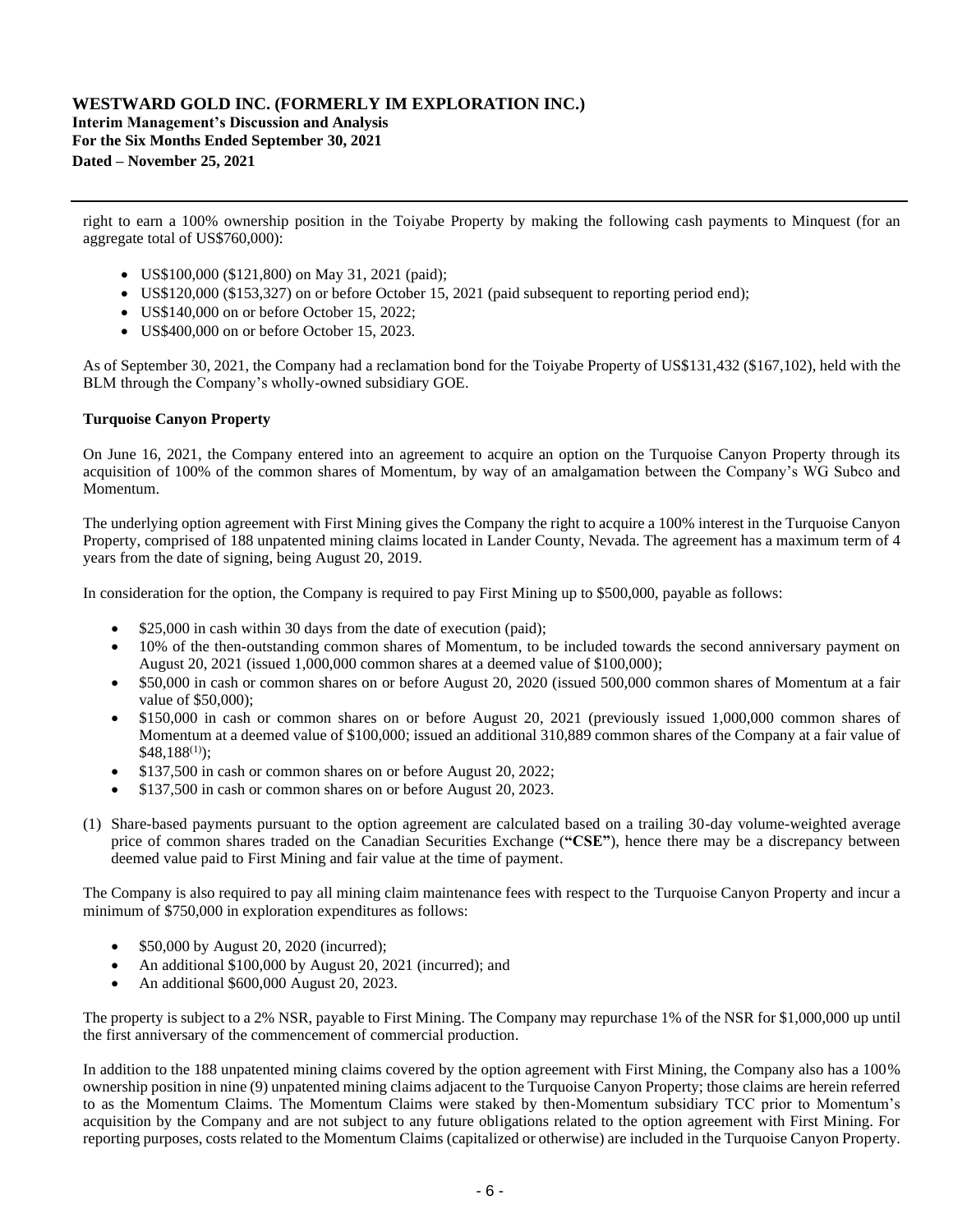**Interim Management's Discussion and Analysis For the Six Months Ended September 30, 2021 Dated – November 25, 2021**

## **Mulloy Property**

This asset of the Company consists of its option to acquire a 90% undivided interest in the Mulloy Property located near Cochrane, Ontario.

Pursuant to the option agreement dated effective November 30, 2017, among Westward Gold and three optionors of the Mulloy Property (the **"Mulloy Option Agreement"**), for the Company to exercise its option to acquire the 90% interest in the Mulloy Property it must fulfill the following requirements:

- Pay \$5,000 to each optionor within 10 calendar days of the execution of the Mulloy Option Agreement for an aggregate payment to the optionors of \$15,000 (paid);
- Issue 100,000 common shares to each optionor upon completion of the Company's Initial Public Offering, for an aggregate issuance to the optionors of 300,000 common shares (issued); and
- Complete a feasibility study in respect of the Mulloy Property.

Should the Company exercise its option pursuant to the terms of the Mulloy Option Agreement, the optionors will form a joint venture with the Company in respect of the Mulloy Property and will retain a 2.0% NSR on the Mulloy Property. The Company will have the option, exercisable at any time, to reduce the NSR to 1.0% for an aggregate payment to the optionors of \$1,000,000.

During most of fiscal year 2021, no work was performed at the Mulloy Property due to several factors, including COVID-19, and seasonal exploration constraints. However, the Company did stake additional claims contiguous with the Mulloy Property, as well as carried out data compilation in respect of the Mulloy Property area.

Previously, two conductors were identified from a 2019 geophysical survey.

The first conductor (**"Conductor A"**) is coincident with a strong magnetic high and is interpreted to be associated with a potential iron formation. In the vicinity of the Mulloy Property, iron formations can be associated with base metal and gold mineralization. The conductor extends roughly east-west across the entire survey area (500 meters) and remains open at both ends.

The second conductor (**"Conductor B"**) shows a slightly weaker response with no significant magnetic correlation. The lack of a magnetic response would suggest that Conductor B represents a graphite target. Conductor B runs parallel to Conductor A for approximately 200 meters and remains open to the west of the survey area.

Further exploratory sampling and drilling would be required before the Company can confirm these interpretations. As previously indicated, management and the board of directors are considering, among other things, the nature and scope of any further exploration activities at the Mulloy Property.

During the fiscal year ended March 31, 2021, the Company staked a total of 104 cells adjoining the Mulloy Property, covering approximately 2,160 hectares. The Company's primary technical consultants completed an in-depth data compilation and analysis with respect to the Mulloy Property and surrounding vicinity, in order to define targets for potential future exploration efforts at the Mulloy Property. The additional land staked during the fiscal year ended March 31, 2021 will not expire until November / December 2022.

In May 2021, the Company distributed banked work credits on the cells comprising the original Mulloy Property. No additional work prior to August 13, 2022, is required to keep those cells in good standing.

The Mulloy Technical Report recommended a budget of approximately \$325,200 to carry out the proposed work programs at the Mulloy Property.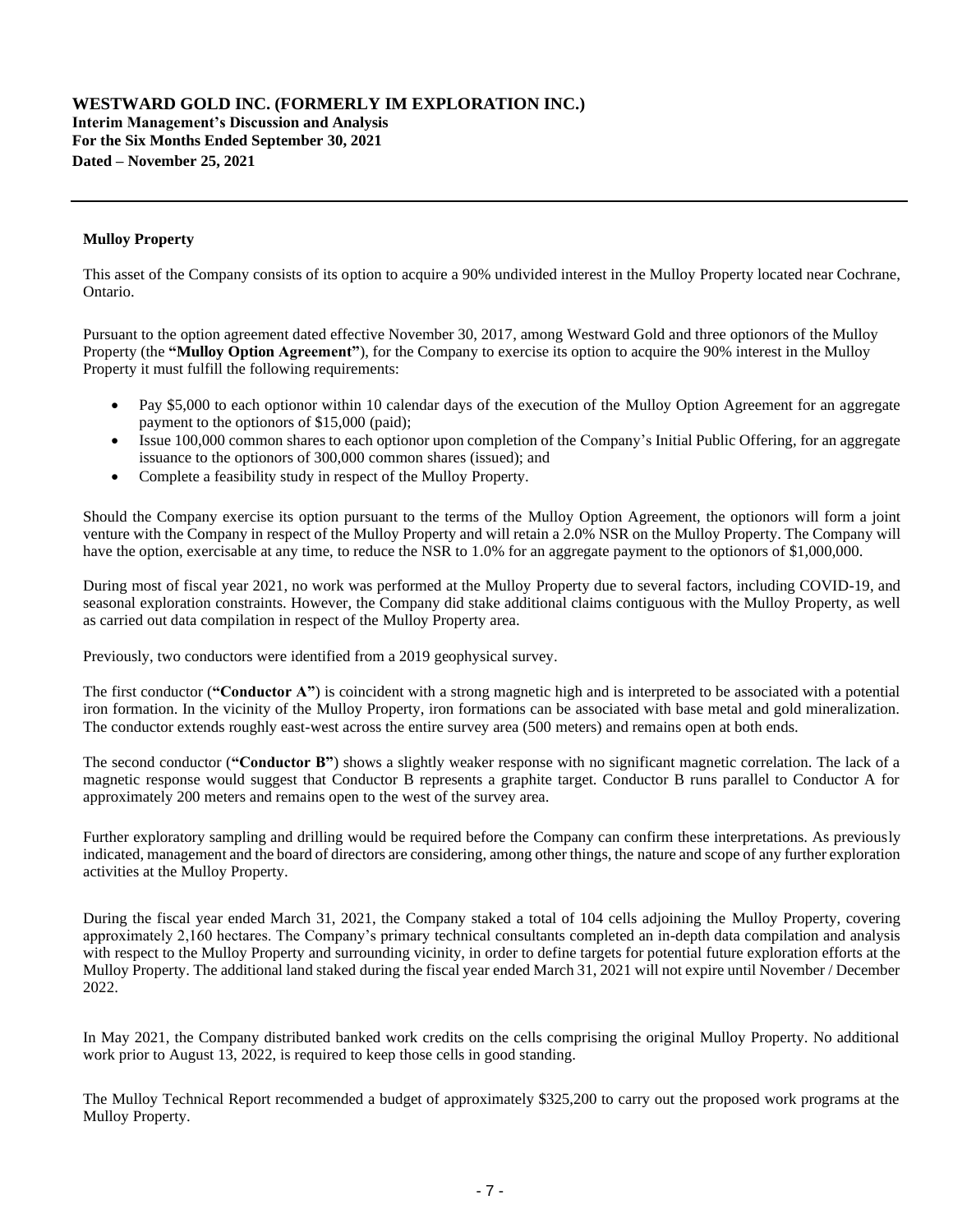**Interim Management's Discussion and Analysis For the Six Months Ended September 30, 2021 Dated – November 25, 2021**

| <b>Plans for the Mulloy Property</b>                                                                                                                                                           | <b>Planned Expenditures</b><br>(approx.) |
|------------------------------------------------------------------------------------------------------------------------------------------------------------------------------------------------|------------------------------------------|
| Phase 1 – Vertical Drilling & Geophysical Survey<br>Conduct a small geophysical grid survey.<br>Drilling of two vertical holes to test the original graphite zone<br>from historical drilling. | \$125,200                                |
| <b>Subtotal</b>                                                                                                                                                                                | \$125,200                                |
| Phase 2 - Exploration Drilling<br>Dependent on the success of Phase 1, a drilling campaign of<br>approximately 900 meters across the Mulloy Property.                                          | \$200,000                                |
| <b>Subtotal</b>                                                                                                                                                                                | \$200,000                                |
| <b>Total Phase 1 and 2</b>                                                                                                                                                                     | \$325,200                                |

### **Qualified Person**

Chris Osterman, PhD, P.Geo. is the Company's designated Qualified Person within the meaning of National Instrument 43-101 *Standards of Disclosure for Mineral Projects* and has reviewed and approved the scientific and technical content reproduced in this MD&A.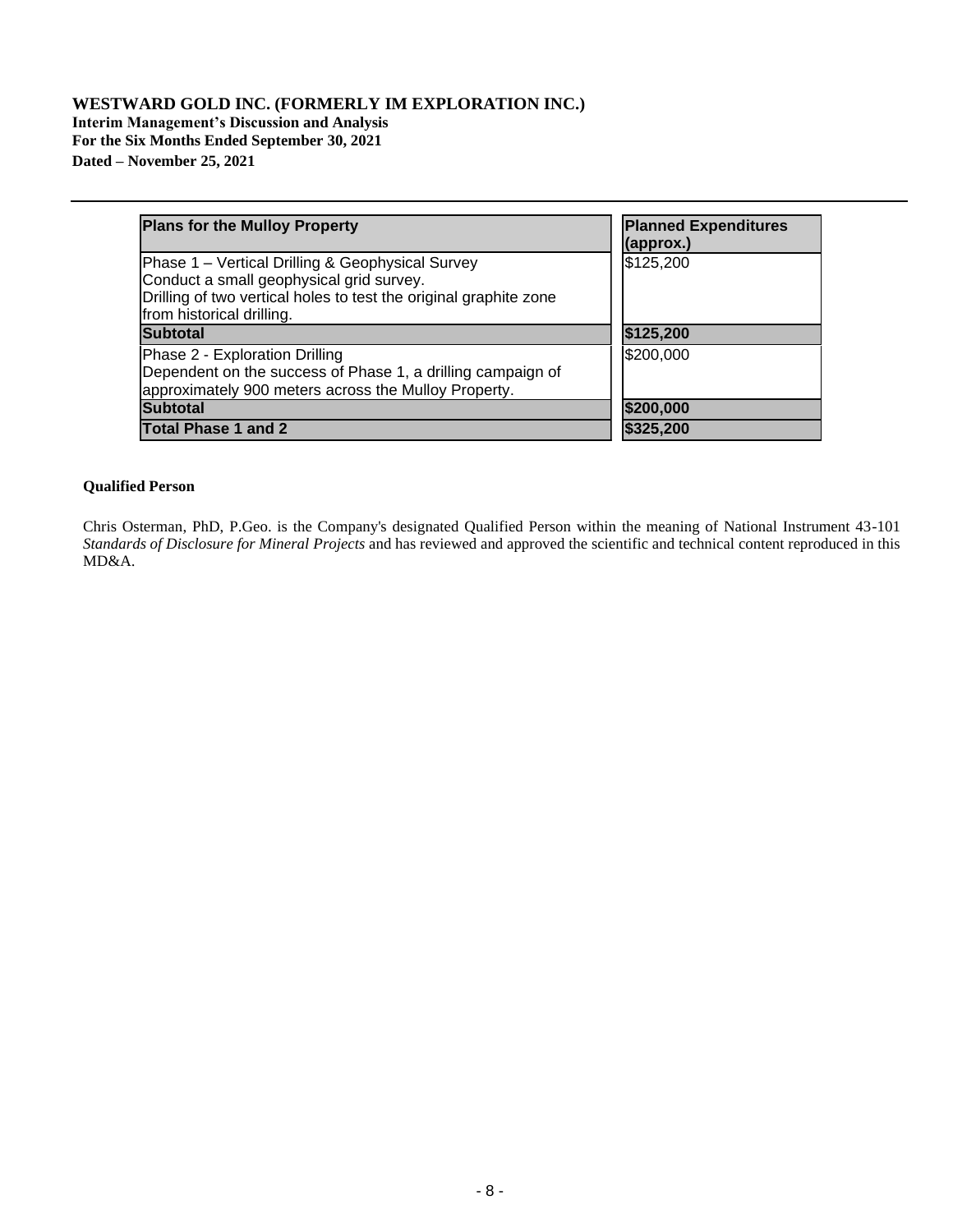# **Trends**

The Company is a mineral exploration company, focused on the exploration of the Toiyabe Property and the Turquoise Canyon Property in Lander County, Nevada and the Mulloy Property in Ontario, Canada, and the acquisition of other mineral exploration properties, should such acquisitions be consistent with the objectives and acquisition criteria of the Company.

The Company's future performance and financial success is largely dependent upon the extent to which it can discover mineralization and the economic viability of developing its properties. The development of assets may take years to complete and the resulting income, if any, is difficult to determine with any certainty. The Company lacks current mineral resources and mineral reserves and to date has not produced any revenues. The sales value of any minerals discovered by the Company is largely dependent upon factors beyond its control, such as the market value of the commodities produced or contained in deposits.

Current global economic conditions and financial markets, although recently strong, remain fragile and susceptible to unexpected volatility, and are likely to be so for the foreseeable future. There are also significant uncertainties regarding the price of gold and other minerals and the availability of equity financing for the purposes of mineral exploration and development. The Company's future performance is largely tied to the development of the Properties and the overall financial markets.

Future volatility of financial markets as well as any instability of the global economy may result in the Company having difficulties raising equity financing for the purposes of mineral exploration and development, particularly without excessively diluting present shareholders of the Company. In this regard, the Company's strategy is to explore the Properties and seek out other prospective resource properties to acquire, while monitoring the global markets and seeking out financing, if and when available, upon terms acceptable to the Board of Directors. The Company believes this focused strategy will enable it to best manage its capital markets needs while maintaining momentum on key business initiatives.

# **Off-Balance-Sheet Arrangements**

As of the date hereof, the Company does not have any off-balance-sheet arrangements.

# **Proposed Transactions**

The Company does not have any proposed asset or business acquisitions or dispositions as at the date of this MD&A.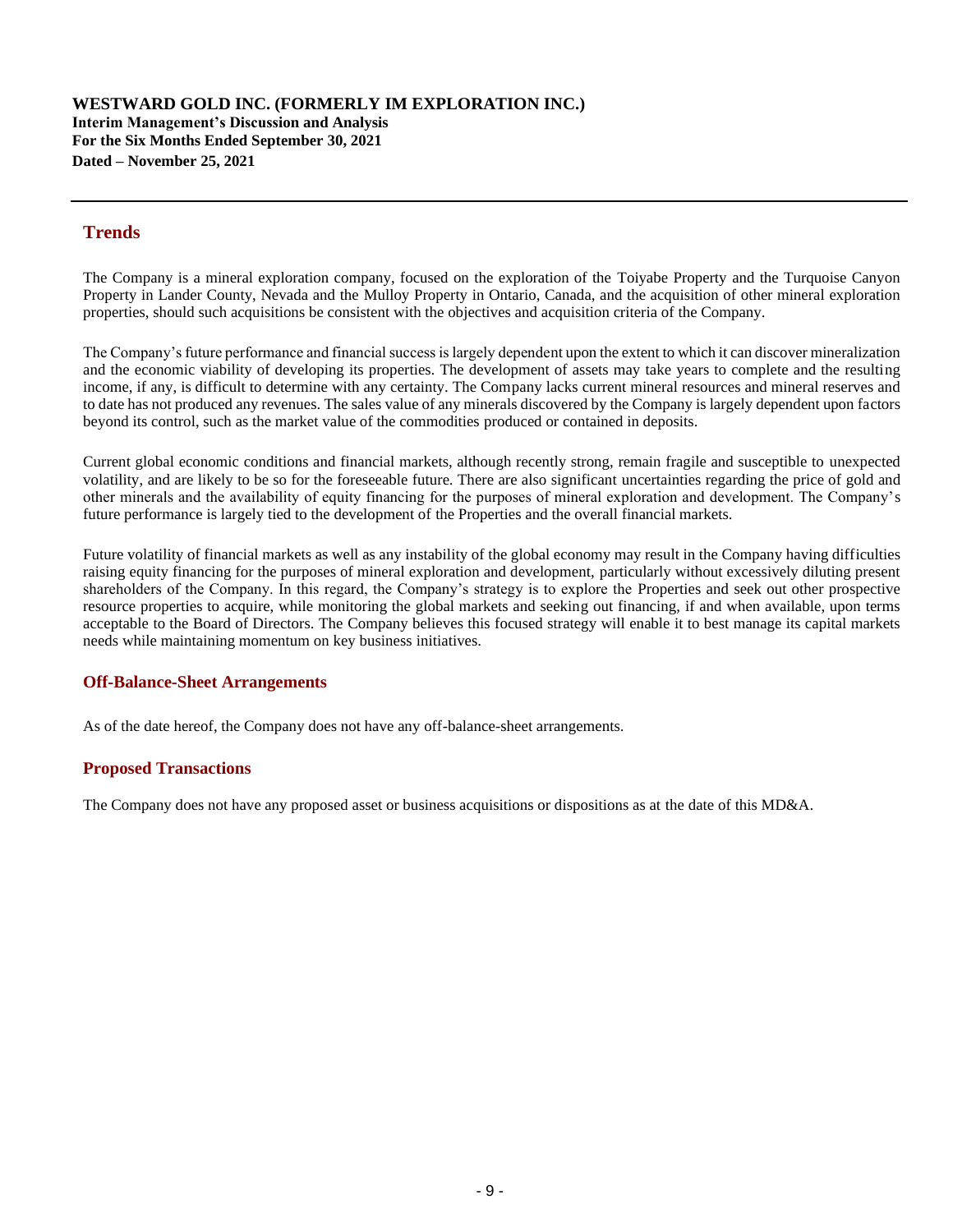**Interim Management's Discussion and Analysis For the Six Months Ended September 30, 2021 Dated – November 25, 2021**

# **Environmental Contingency**

The Company's exploration activities are subject to various government laws and regulations relating to the protection of the environment, and all phases of the Company's operations are subject to environmental regulation in the State of Nevada and the Province of Ontario. These environmental regulations are continually changing and generally becoming more restrictive. The Company plans to maintain a policy of operating its business in compliance with all environmental regulations. The Company does not believe that it has any significant environmental obligations in the near future.

# **Selected Quarterly Financial Information**

A summary of selected financial information of the Company for the most recent eight fiscal quarters are as follows:

|                    | Total           |         | Loss (income) |
|--------------------|-----------------|---------|---------------|
|                    | Revenue         | Total   | Per Share     |
| Three Months Ended | \$              | \$      | \$            |
| September 30, 2021 | Nil             | 749,332 | 0.02          |
| June 30, 2021      | Nil             | 208,657 | 0.01          |
| March 31, 2021     | N <sub>il</sub> | 42,478  | 0.00          |
| December 31, 2020  | N <sub>il</sub> | 14,859  | 0.00          |
| September 30, 2020 | N <sub>il</sub> | 18,861  | 0.00          |
| June 30, 2020      | N <sub>il</sub> | 8,616   | 0.00          |
| March 31, 2020     | N <sub>il</sub> | 78.929  | 0.01          |
| December 31, 2019  | Nil             | 21,673  | 0.00          |

## **Selected Quarterly Financial Information**

- The net loss for the three months ended September 30, 2021, consisted primarily of: (i) professional fees of \$54,113; (ii) consulting fees of \$23,271; (iii) corporate communications of \$198,281; (iv) share-based payments of \$407,796; and (v) management fees of \$60,123.
- The net loss for the three months ended June 30, 2021, consisted primarily of: (i) professional fees of \$55,148; (ii) consulting fees of \$16,979; (iii) corporate communications of \$14,314; and (iv) share-based payments of \$141,900.
- The net loss for the three months ended March 31, 2021, consisted primarily of: (i) professional fees of \$28,254; (ii) consulting fees of \$5,254; and (iii) corporate communications of \$2,117. During this period the Company completed a nonbrokered private placement.
- The net loss for the three months ended December 31, 2020, consisted primarily of: (i) professional fees of \$8,621 and (ii) filing fees of \$5,010.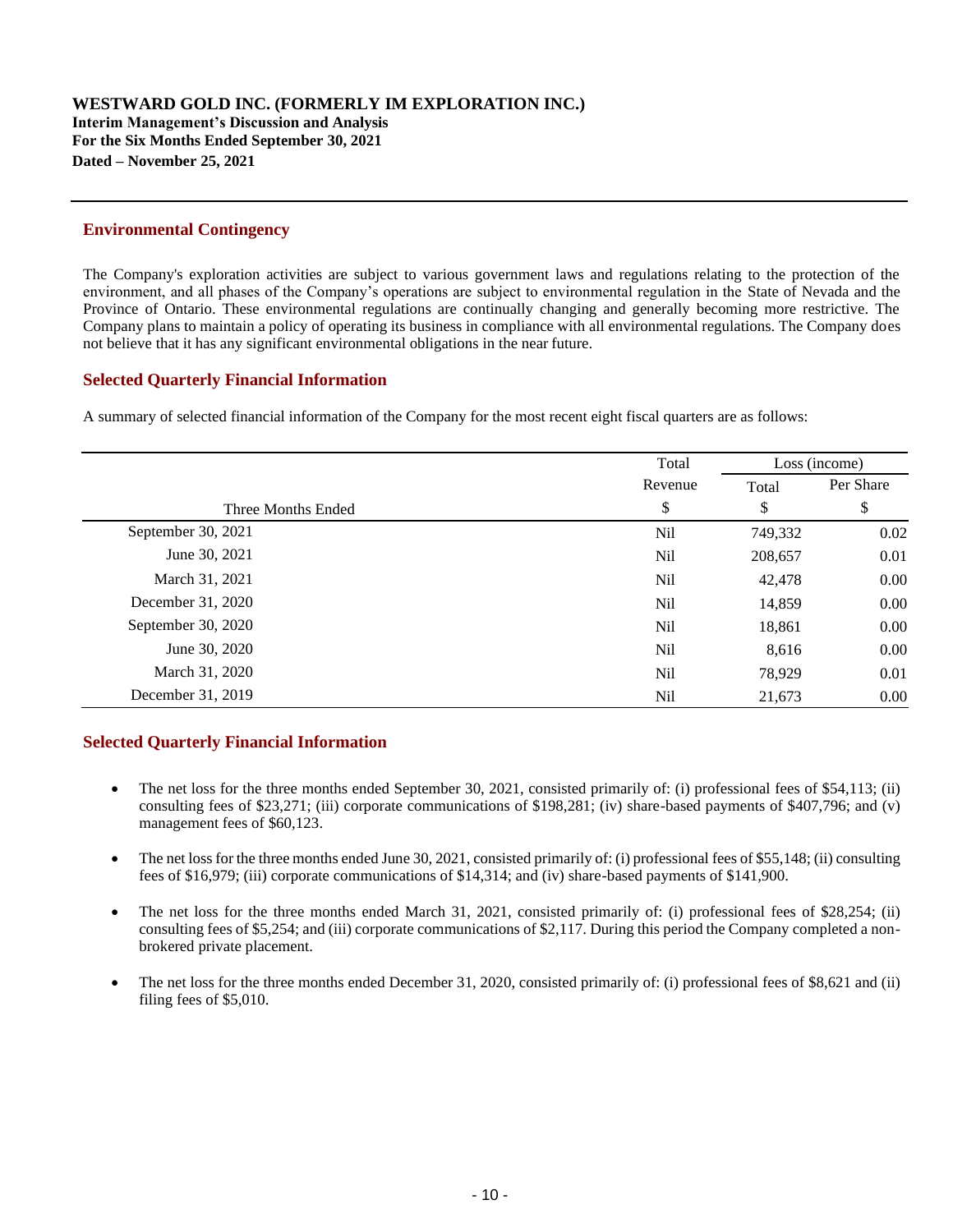**Interim Management's Discussion and Analysis For the Six Months Ended September 30, 2021 Dated – November 25, 2021**

- The net loss for the three months ended September 30, 2020, consisted primarily of: (i) professional fees of \$4,899; (ii) filing fees of \$8,551; and (iii) management services of \$3,738. During this period the Company completed a non-brokered private placement.
- The net loss for the three months ended June 30, 2020, consisted primarily of: (i) professional fees of \$3,840 and (ii) filing fees of \$3,335.
- The net loss for the three months ended March 31, 2020, consisted primarily of: (i) professional fees of \$60,144; (ii) filing fees of \$5,864; and (iii) share-based payments of \$11,922.
- The net loss for the three months ended December 31, 2019, consisted primarily of: (i) professional fees of \$2,006; (ii) filing fees of \$3,528; and (iii) share-based payments of \$12,928.

# **Discussion of Operations**

#### **Financial Performance**

For the six months ended September 30, 2021, compared to the six months ended September 30, 2020.

The Company's net loss totaled \$957,989 for the six months ended September 30, 2021, with basic and diluted loss per share of \$0.03. This compares with a net loss of \$27,477 for the six months ended September 30, 2020, with basic and diluted loss per share of \$0.00. The increase in the net loss of \$930,512 was principally due to:

- consulting fees of \$40,250 (2020 \$250). The increase is primarily due to an increased in activities during the current period.
- corporate communication of \$212,595 (2020 \$Nil). The increase is primarily due to the Company's effort to promote awareness in the market for financing opportunities during the current period.
- management fees of \$60,123 (2020 \$5,054). The increase is primarily due to fees paid to the CEO and newly-appointed President during the current period.
- professional fees of \$109,261 (2020 \$8,739). The increase is primarily due to increased legal fees incurred related to the acquisitions during the current period.
- gain on acquisition of GOE of \$38,566 (2020 -\$Nil) related to the negative goodwill incurred during the current period.
- share-based payments of \$549,696 (2020 \$Nil). The increase is primarily due to options granted during the current period.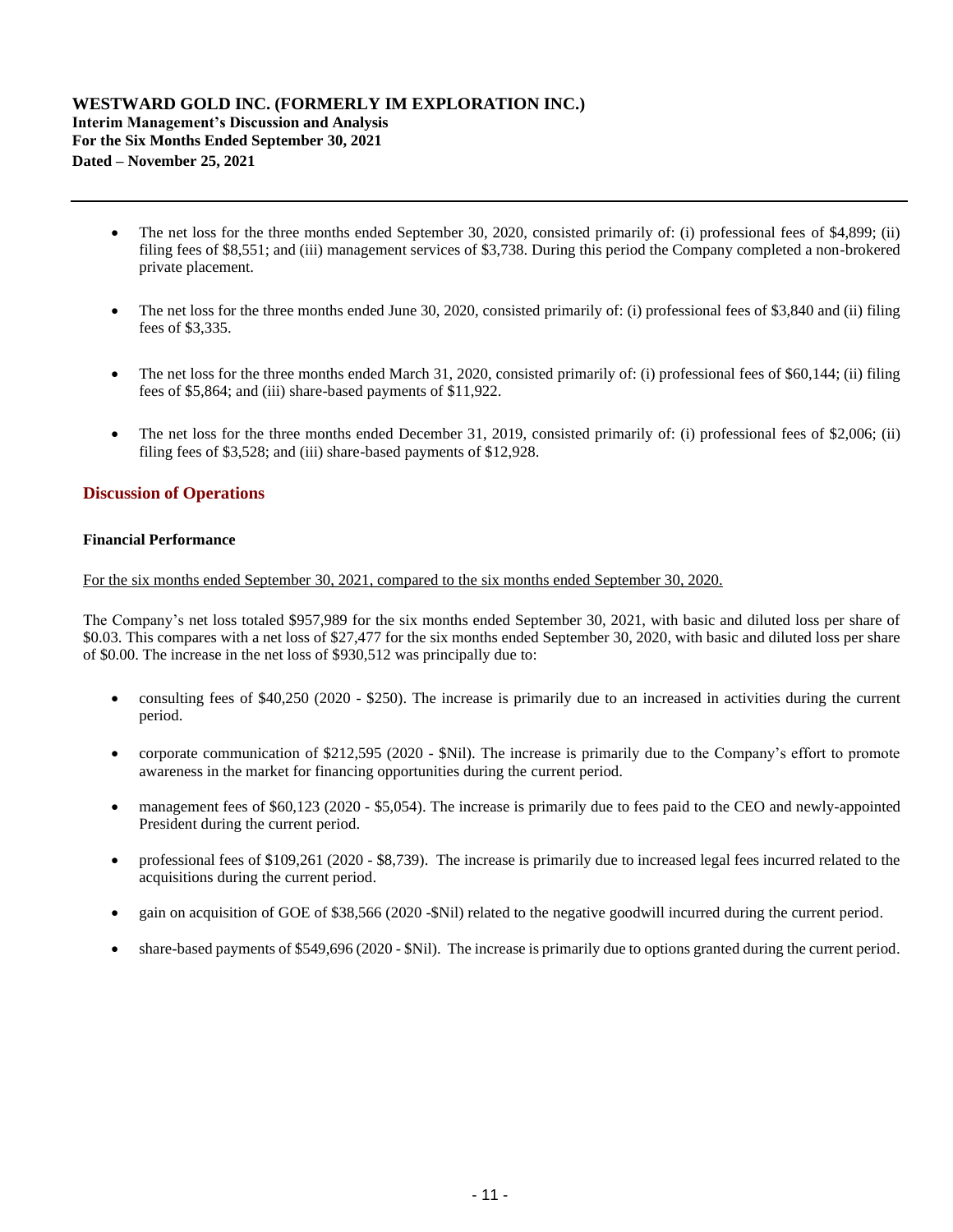For the three months ended September 30, 2021, compared to the three months ended September 30, 2020.

The Company's net loss totaled \$749,332 for the three months ended September 30, 2021, with basic and diluted loss per share of \$0.02. This compares with a net loss of \$18,861 for the three months ended September 30, 2020, with basic and diluted loss per share of \$0.00. The increase in the net loss of \$730,471 was principally because:

- consulting fees of \$23,271 (2020 \$250). The increase is primarily due to increased activities during the current period.
- corporate communication of \$198,281 (2020 \$Nil). The increase is primarily due to the Company's effort to promote awareness in the market for financing opportunities during the current period.
- management fees of \$46,938 (2020 \$3,738). The increase is primarily due to fees paid to CEO and newly-appointed President during the current period.
- professional fees of \$54,113 (2020 \$4,899). The increase is primarily due to increased legal fees incurred related to the acquisitions during the current period.
- share-based payments of \$407,796 (2020 \$Nil). The increase is primarily due to options granted during the current period.

#### **Cash Flow**

The Company had cash and cash equivalents of \$1,221,273 (March 31, 2021 - \$1,191,299). The increase in cash and cash equivalents during the six months ended September 30, 2021, was primarily due to cash received from the acquisition of Momentum and proceeds from the exercise of warrants.

Cash and cash equivalents used in operating activities were \$593,142 (2020 - \$50,769) for the six months ended September 30, 2021. Operating activities were affected by the change in non-cash working capital balances because of an increase in accounts payable and accrued liabilities of \$49,168 and a decrease of \$74,386 in prepaid expenditures.

Cash provided by investing activities was \$588,416 (2020 - \$Nil) for the six months ended September 30, 2021, because of cash received from the acquisition of Momentum.

Cash provided by financing activities was \$34,700 (2020 - \$303,967) for the six months ended September 30, 2021, from the proceeds of the exercise of warrants.

#### **Liquidity and Capital Resources**

The activities of the Company – principally the acquisition, exploration, and development of mineral properties – are currently financed through the completion of equity offerings. There is no assurance that equity financing will be available to the Company in the amounts or at the times desired or on terms that are acceptable to the Company, if at all.

The Company has no operating revenues and therefore must utilize its funds obtained from equity financing and other financing transactions to maintain its capacity to meet ongoing exploration and operating activities. The cash resources of the Company are held with major Canadian financial institutions.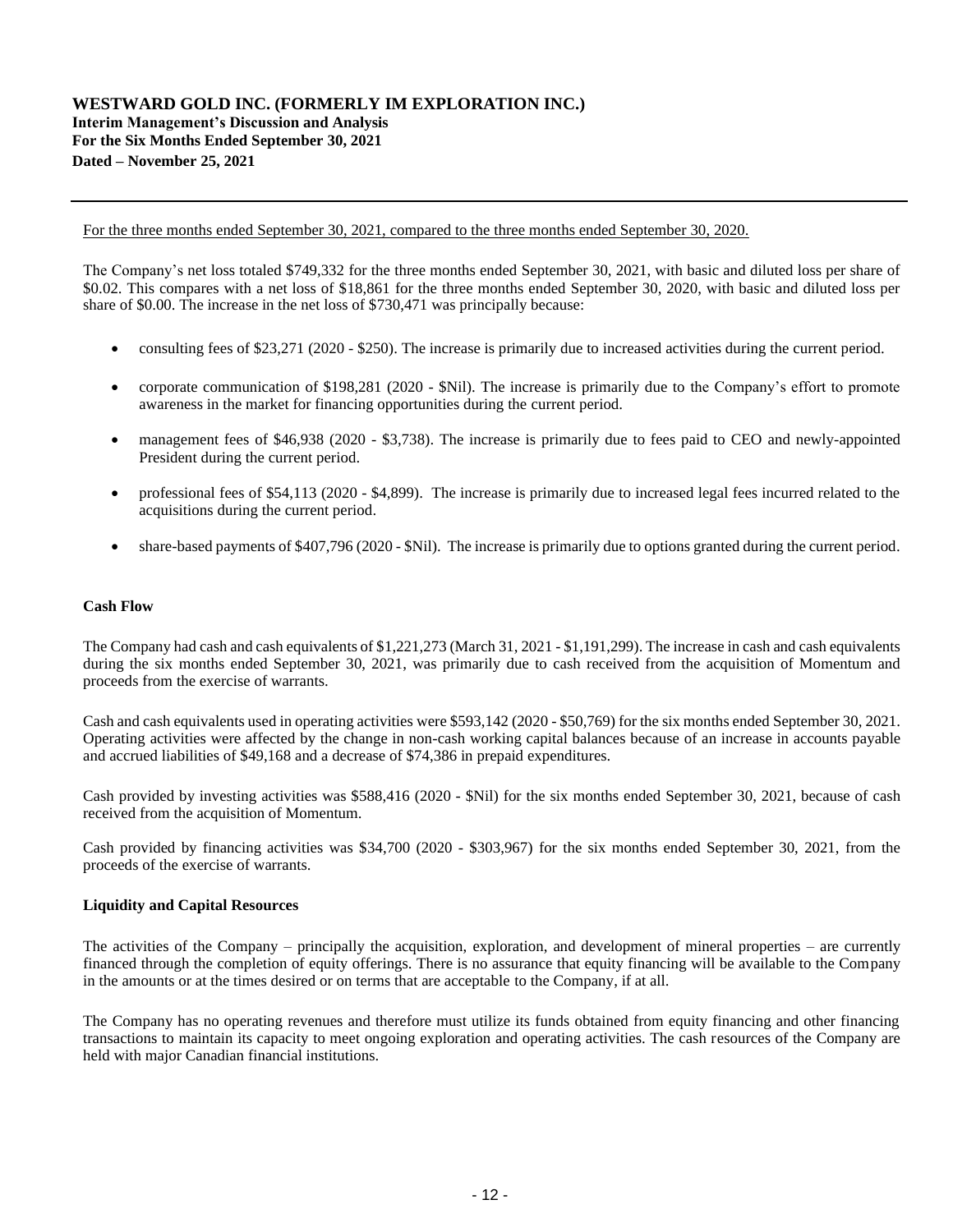# **WESTWARD GOLD INC. (FORMERLY IM EXPLORATION INC.) Interim Management's Discussion and Analysis**

**For the Six Months Ended September 30, 2021 Dated – November 25, 2021**

The Company's uses of cash at present occur, and in the future are expected to occur, principally in three areas, namely, funding of its general and administrative expenditures, its ongoing exploration activities, and the satisfaction of option payments to Minquest pursuant to the Toiyabe Property and to First Mining pursuant to the Turquoise Canyon Property. Exploration activities may also include Phase 1 of the exploration and evaluation of the Mulloy Property, as set out in the Mulloy Technical Report. Under the Mulloy Option Agreement, for the Company to acquire 90% of the legal and beneficial right, title and interest in and to the Mulloy Property, the Company has to complete a feasibility study. Such a study will involve exploration and data verification. Exploration activities will also be conducted at the Toiyabe and Turquoise Canyon Properties, including any future drill campaigns. Management may reassess its planned expenditures based on the degree of success of its exploration program, the Company's working capital resources, the scope of work required to advance the exploration of the Properties, and the overall condition of the financial markets.

With regards to the Toiyabe and Turquoise Canyon Properties, the Company's working capital of \$1,342,086 at September 30, 2021, is anticipated to be adequate to complete its near-term work programs, however future work programs (including drilling) will require additional equity financing to complete. The Company's working capital is anticipated to be adequate to complete the Phase 1 and Phase 2 programs recommended by the Mulloy Technical Report (see "Overall Performance and Outlook" and "Exploration and Properties" above).

# **Accounting Standards Issued But Not Yet Effective**

Several new accounting standards, amendments to standards, and interpretations are issued but not yet effective up to the date of issuance of the Company's financial statements. The Company is assessing the impact of their new standards but does not expect them to have a significant effect on the financial statements. Pronouncements that are not applicable or do not have a significant impact to the Company have been excluded herein.

# **Capital Risk Management**

The Company's policy is to maintain a strong capital base so as to maintain investor and creditor confidence, safeguard the Company's ability to support the exploration and development of its exploration and evaluation assets and to sustain future development of the business. The capital structure of the Company consists of equity.

The Company's objective in managing capital is to maintain adequate levels of funding to safeguard the Company's ability to continue as a going concern in order to pursue the exploration and development of its mineral property interests and to maintain a flexible capital structure which will optimize the costs of capital at an acceptable risk.

The Company plans to manage its capital structure in a manner that provides sufficient funding for operational activities through funds primarily secured through equity capital obtained in private placements. There can be no assurances that the Company will be able to continue raising capital in this manner.

Although the Company has been successful at raising funds in the past through the issuance of share capital, it is uncertain whether it will be able to continue this form of financing due to the current conditions for junior mineral exploration companies. The Company makes adjustments to its management of capital in the light of changes in economic conditions and the risk characteristics of its assets, seeking to optimize its costs of capital while maintaining an acceptable level of risk.

There are no restrictions on the Company's capital and there were no changes in the Company's approach to capital management during the year.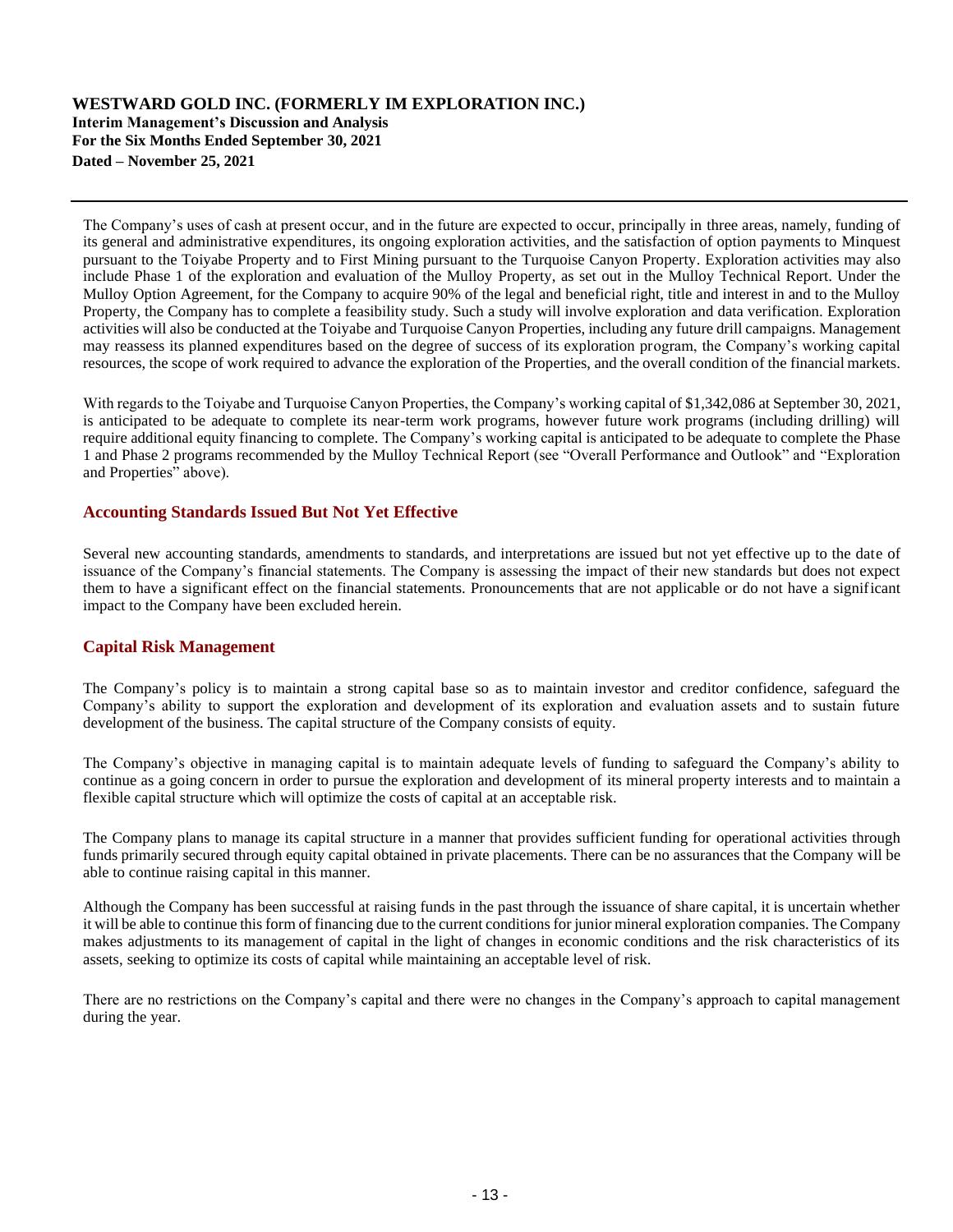#### **Financial Instrument Risk Management**

#### **Fair value**

Fair value is the amount at which a financial instrument could be exchanged between willing parties based on current markets for instruments with the same risk, principal, and remaining maturity. Fair value estimates are based on present value and other valuation techniques using rates that reflect those that the Company could currently obtain, on the market, for financial instruments with similar terms, conditions, and maturities.

The Company classifies the fair value of the financial instruments according to the following hierarchy based on the observable inputs used to value the instrument:

- Level 1 Unadjusted quoted prices in active markets that are accessible at the measurement date for identical, unrestricted assets or liabilities
- Level 2 Inputs other than quoted prices included in Level 1 that are observable, either directly (i.e., as prices) or indirectly (i.e., derived from prices)
- Level 3 Prices or valuation techniques that require inputs that are both significant to fair value measurement and unobservable (i.e., supported by little or no market activity)

#### **Credit risk**

Credit risk is the risk that one party to a financial instrument will fail to discharge an obligation and cause the other party to incur financial loss. The Company's primary exposure to credit risk is on its cash and other receivable. Cash is held with two financial institutions to mitigate a concentration of credit risk. This risk is further managed by using major Canadian banks that are high credit quality financial institutions as determined by rating agencies.

#### **Foreign exchange risk**

Foreign currency risk is the risk that the fair values of future cash flows of a financial instrument will fluctuate because they are denominated in currencies that differ from the respective functional currency. The Company's current exposure to foreign exchange risk consists of fluctuations in the Canadian Dollar / U.S. Dollar exchange rate, with expenses at the Toiyabe Property and the Turquoise Canyon Property being paid in U.S. Dollars and the Company's operating and fundraising currency being in Canadian Dollars.

#### **Interest rate risk**

Interest rate risk is the risk that the fair value of future cash flows of a financial instrument will fluctuate because of changes in market interest rates. The Company is not exposed to significant interest rate risk.

#### **Liquidity risk**

Liquidity risk is the risk that the Company will not be able to meet its financial obligations as they become due. The Company has a planning and budgeting process in place to help determine the funds required to support the Company's normal operating requirements on an ongoing basis. Liquidity risk is considered high.

## **Related Party Transactions**

Related parties include the Board of Directors and officers, close family members and enterprises that are controlled by these individuals as well as certain persons performing similar functions. Related party transactions conducted in the normal course of operations are measured at the amount agreed to by the related parties.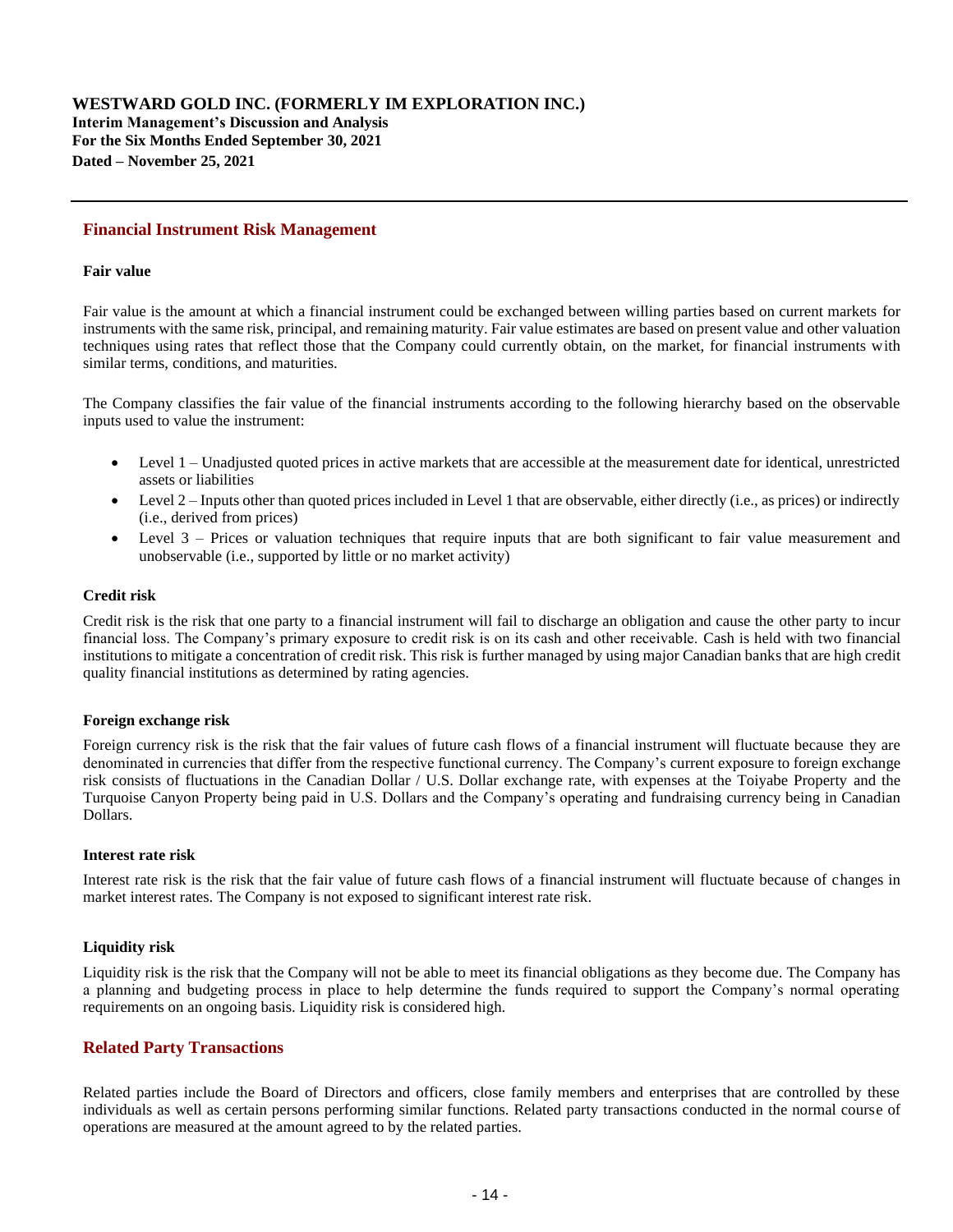#### **WESTWARD GOLD INC. (FORMERLY IM EXPLORATION INC.) Interim Management's Discussion and Analysis**

**For the Six Months Ended September 30, 2021 Dated – November 25, 2021**

Remuneration of directors and key management personnel:

The Company defines its key management as the Board of Directors, Chief Executive Officer, President and Chief Financial Officer. Remuneration of directors and key management personnel of the Company was as follows:

|                          | Six months ended   |                    |  |
|--------------------------|--------------------|--------------------|--|
|                          | September 30, 2021 | September 30, 2020 |  |
|                          | мB.                |                    |  |
| Management services      | 60,123             | 5,054              |  |
| Consulting services      | 4,000              |                    |  |
| Share-based compensation | 239,998            | -                  |  |
|                          | 304,121            | 5.054              |  |

i) Paid or accrued \$25,000 (2020 - \$Nil) for management services provided by the CEO of the Company.

ii) Paid or accrued \$3,185 (2020 - \$5,054) for management services provided by the former CFO of the Company.

iii) Paid or accrued \$4,000 (2020 - \$Nil) for consulting services provided by the former CEO of the Company.

iv) Paid or accrued \$31,938 (2020 - \$Nil) for management services provided by the President of the Company.

v) Granted 1,170,000 (2020 – Nil) stock options to directors and officers and recorded share-based compensation of \$239,998 (2020 - \$Nil).

As of September 30, 2021, \$14,225 (March 31, 2021 - \$Nil) remained outstanding to related parties and is included in accounts payable and accrued liabilities.

During the year ended March 31, 2021, certain officers, directors or companies controlled by them participated in the Company's private placements and subscribed for 1,725,000 units, for total gross proceeds to the Company of \$158,750.

## **Share Capital**

As of November 25, 2021, the Company had 46,346,622 issued and outstanding common shares.

Stock options outstanding for the Company were as follows, with each stock option exercisable to acquire one common share:

|                                | Number of Options | <b>Expiry Date</b> | <b>Strike Price</b>  |
|--------------------------------|-------------------|--------------------|----------------------|
|                                | 700,000           | May 29, 2024       | \$0.100              |
|                                | 100,000           | July 2, 2024       | \$0.100              |
|                                | 50,000            | Oct 1, 2024        | \$0.090              |
|                                | 1,100,000         | April 9, 2026      | \$0.180              |
|                                | 240,000           | April 14, 2026     | \$0.167              |
|                                | 200,000           | June 2, 2026       | \$0.300              |
|                                | 1,400,000         | July 5, 2026       | \$0.240              |
|                                | 200,000           | July 22, 2026      | \$0.240              |
|                                | 200,000           | Aug 16, 2026       | \$0.240              |
|                                | 50,000            | Sep 23, 2026       | \$0.240              |
| Outstanding, November 25, 2021 | 4,240,000         |                    | \$0.195<br>Wgt. Avg. |
| Exercisable. November 25, 2021 | 3,570,000         |                    | \$0.200<br>Wgt. Avg. |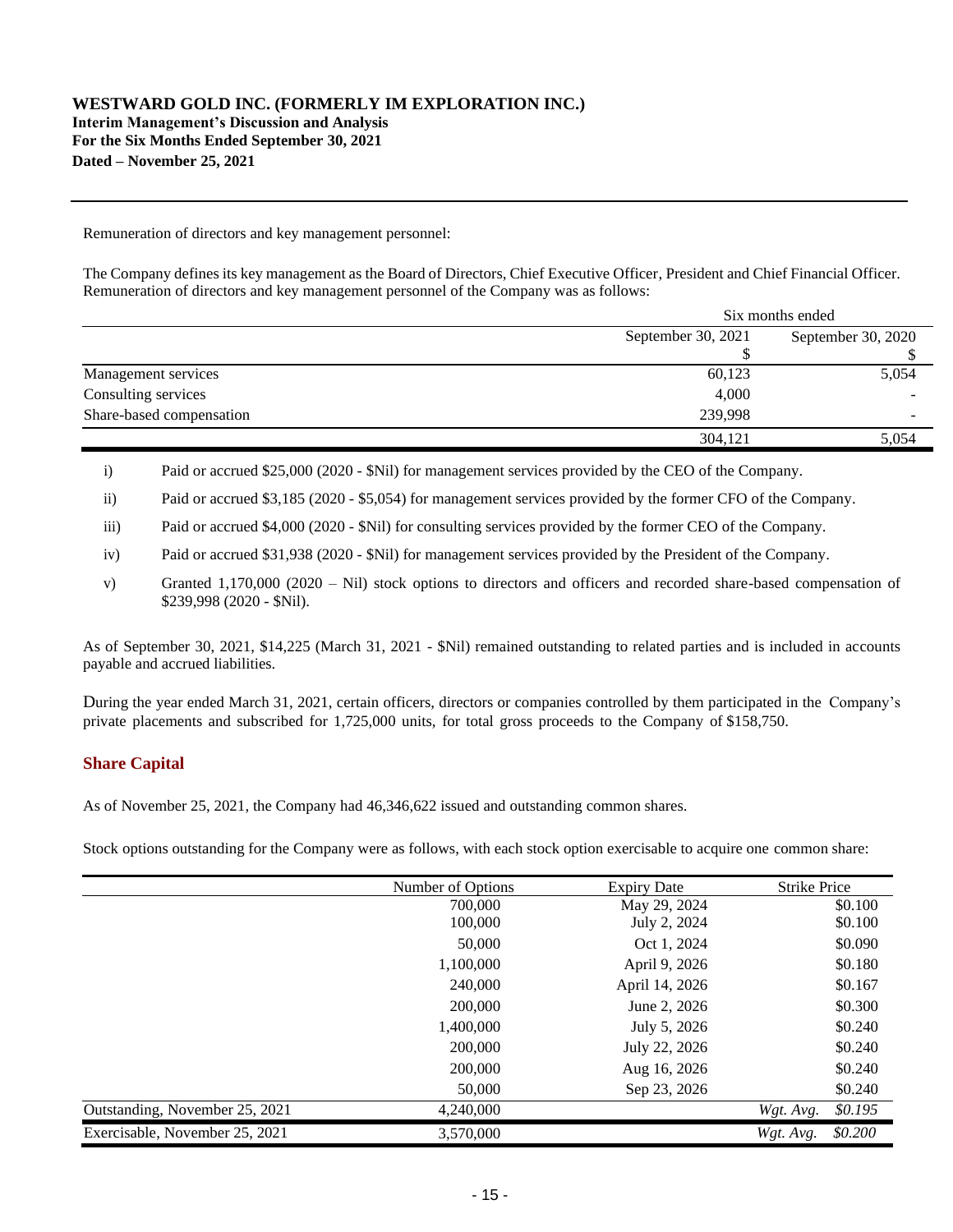**Interim Management's Discussion and Analysis For the Six Months Ended September 30, 2021 Dated – November 25, 2021**

Warrants outstanding for the Company were as follows, with each warrant exercisable to acquire one common share:

|                                | Number of |                    | Exercise price |
|--------------------------------|-----------|--------------------|----------------|
|                                | Warrants  | <b>Expiry Date</b> |                |
| Outstanding, November 25, 2021 | 5,158,333 | March 26, 2023     | \$0.250        |

# **Risks and Uncertainties**

The Company is in the business of exploring mineral properties, which is a highly speculative endeavor. An investment in common shares should be undertaken only by investors whose financial resources are sufficient to enable them to assume such risks and who have no need for immediate liquidity in their investments. Prospective investors should carefully consider the risk factors that have affected, and which in the future are reasonably expected to affect, the Company and its financial position and financial performance.

#### **Option Over the Properties**

The Company's right to exercise its options over the Toiyabe Property, Turquoise Canyon Property and Mulloy Property will be dependent upon its compliance with their respective option agreements. For the Toiyabe Property, option payments must be made in order to exercise the option to acquire a 100% interest. For the Turquoise Canyon Property, option payments must be made and exploration expenditures incurred to exercise the option to acquire a 100% interest. For the Mulloy Property, a feasibility study must be completed in order to exercise the option to acquire a 90% interest. To date, the Company has paid the cash payments and issued the Common Shares owing stipulated in each respective option agreement to keep them in good standing. There can be no assurance that the Company will be able to comply with the other provisions of these option agreement, including that the Company complete a feasibility study in relation to exercising the option on the Mulloy Property, or future cash or share payments in relation to exercising the options on the Toiyabe and Turquoise Canyon Properties. If the Company is unable to fulfill the requirements of the option agreements, it is likely that it would be considered in default of such agreements and the agreements could be terminated, resulting in the loss of all rights to the Toiyabe Property, Turquoise Canyon Property, or Mulloy Property, and the loss of all option payments made, and expenditures incurred, prior to the date of termination. Failure to obtain adequate financing or to complete exploration on a timely basis could result in the loss of the Company's right to exercise the Toiyabe Property, Turquoise Canyon Property, and the Mulloy Property options.

## **Insufficient Capital**

The Company does not currently have any revenue-producing operations and may, from time to time, report a working capital deficit. To maintain its activities, the Company will require additional funds which may be obtained either by the sale of equity capital or by entering into an option or joint venture agreement with a third party providing such funding. There is no assurance that the Company will be successful in obtaining such additional financing; failure to do so could result in the loss of the Company's interest in the Properties.

#### **Financing Risks**

The Company has no history of earnings and, due to the nature of its business, there can be no assurance that the Company will ever be profitable. The only present source of funds available to the Company is through the sale of its common shares. Even if the results of exploration are encouraging, the Company may not have sufficient funds to conduct the further exploration that may be necessary to determine whether or not a commercially mineable deposit exists on any of the Properties, or any additional properties in which the Company may acquire an interest in. While the Company may generate additional working capital through further equity offerings or, if applicable, through the sale or option or joint venture of its properties, there is no assurance that any such funds will be available on terms acceptable to Westward, or at all. If available, future equity financing may result in substantial dilution to existing shareholders. At present it is impossible to determine what amounts of additional funds, if any, may be required.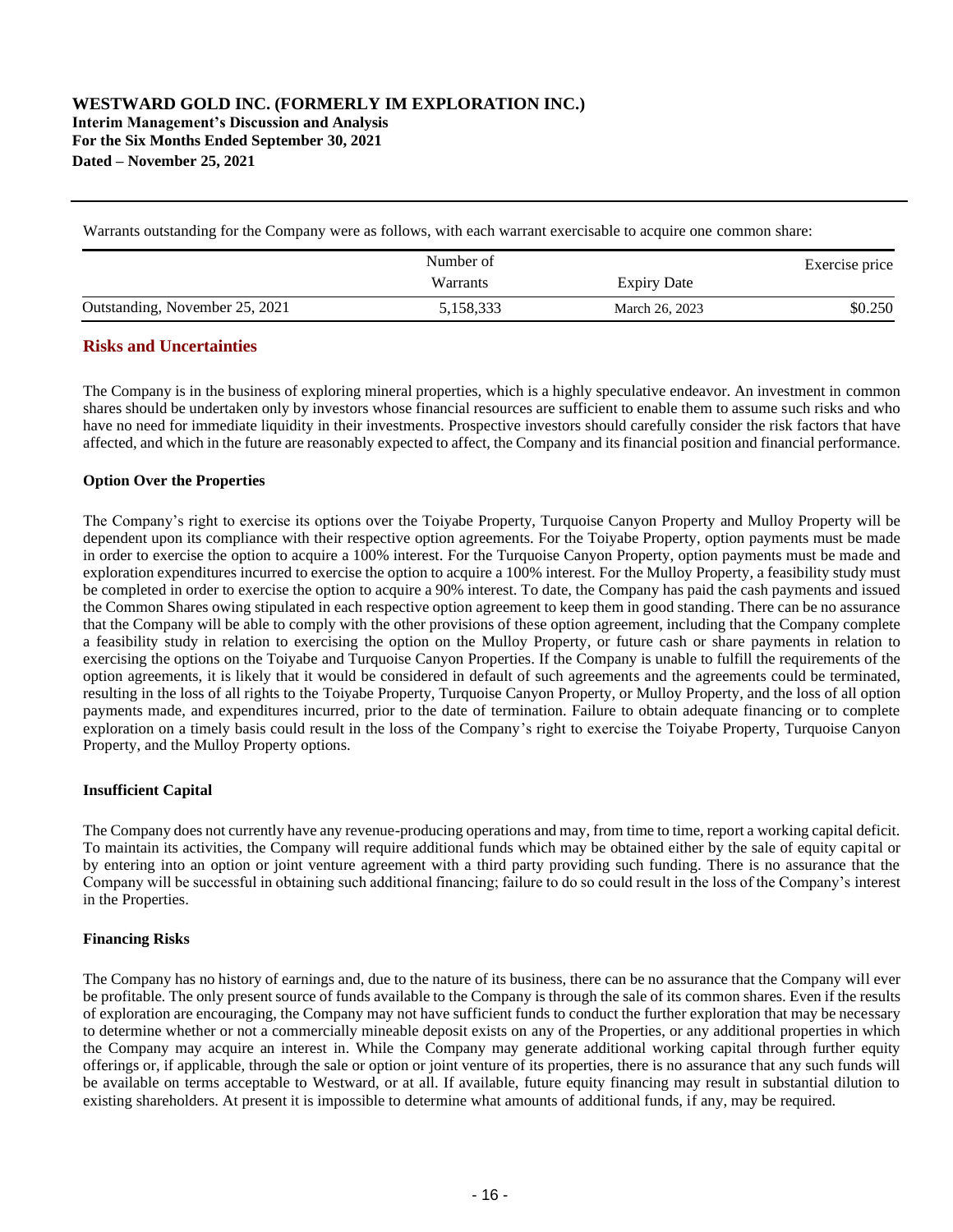**Interim Management's Discussion and Analysis For the Six Months Ended September 30, 2021 Dated – November 25, 2021**

#### **Limited Operating History and Negative Operating Cash Flow**

The Company has a limited history of operations and has only conducted early-stage work on the Properties. There are currently no known commercial quantities of mineral reserves on the Properties. To the extent that the Company has a negative operating cash flow in future periods, the Company may need to allocate a portion of its cash reserves to fund such negative operating cash flow. The Company may also be required to raise additional funds through the issuance of equity or debt securities. If the Company is unable to generate revenues or obtain such additional financing, any investment in the Company may be lost.

## **Price Volatility of Publicly Traded Securities**

In recent years, the securities markets in Canada and elsewhere have experienced a high level of price and volume volatility, and the market prices of securities of many companies have experienced wide fluctuations in price which have not necessarily been related to the operating performance, underlying asset values or prospects of such companies. There can be no assurance that continual fluctuations in share prices will not occur. It may be anticipated that any quoted market for the common shares will be subject to market trends generally, notwithstanding any potential success of the Company in exploring the Properties or creating revenues, cash flow or earnings. The value of the common shares will be affected by such volatility.

An active public market for the common shares might not develop or be sustained. If an active public market for the common shares does not develop, the liquidity of a shareholder's investment may be limited, and the share price may decline.

#### **Property Interests**

The Company does not own the mineral rights pertaining to the Toiyabe Property, the Turquoise Canyon Property, and the Mulloy Property. Rather, it holds separate options to acquire a 100% interest in the Toiyabe Property, a 100% interest in the Turquoise Canyon Property, and a 90% interest in the Mulloy Property. There is no guarantee the Company will be able to raise sufficient funding in the future to complete cash and share payments to Minquest and First Mining pursuant to the obligations under the Toiyabe Property and Turquoise Canyon Property option agreements, respectively. There is also no guarantee the Company will be able to raise sufficient funding in the future to complete exploration expenditure requirements pursuant to the Turquoise Canyon option agreement. There is no guarantee the Company will be able to raise sufficient funding in the future to undertake a feasibility study in order to exercise its option with respect to the Mulloy Property. Furthermore, the Company's capacity to complete a feasibility study is uncertain. If the Company fails to deliver a feasibility study, the Company may lose its interest in the Mulloy Property without any recourse. There is also no guarantee that the CSE will approve the acquisition of any additional properties by the Company, whether by way of option or otherwise, should the Company wish to do so.

In the event that the Company acquires a 100% interest in the Toiyabe Property, there is no guarantee that title to the property will not be challenged or impugned. However, the Company has sought to alleviate this risk, by engaging Lonewolf Energy, Inc. to conduct a title examination, which was completed prior to entering into the Assignment Agreement. The examination concluded that the ownership of the underlying claims at the Toiyabe Property held by optionor Minquest is valid and active.

In the event that the Company acquires a 100% interest in the Turquoise Canyon Property, there is no guarantee that title to the property will not be challenged or impugned. However, the Company has sought to alleviate this risk, by completing a thorough due diligence process prior to completion of the Momentum Transaction. The examination concluded that the ownership of the underlying claims at the Turquoise Canyon Property held by optionor First Mining is valid and active.

In the event that the Company acquires a 90% interest in the Mulloy Property, there is no guarantee that title to the property will not be challenged or impugned. The Company's mineral property interests may be subject to prior unregistered agreements or transfers, or aboriginal or indigenous land claims, or title may be affected by undetected defects. Land surveys have not been carried out on the Mulloy Property; therefore, the Mulloy Property's existence and area could be in doubt. Until competing interests in the mineral lands have been determined, the Company can give no assurance as to the validity of title of the Company to those lands or the size of such mineral lands.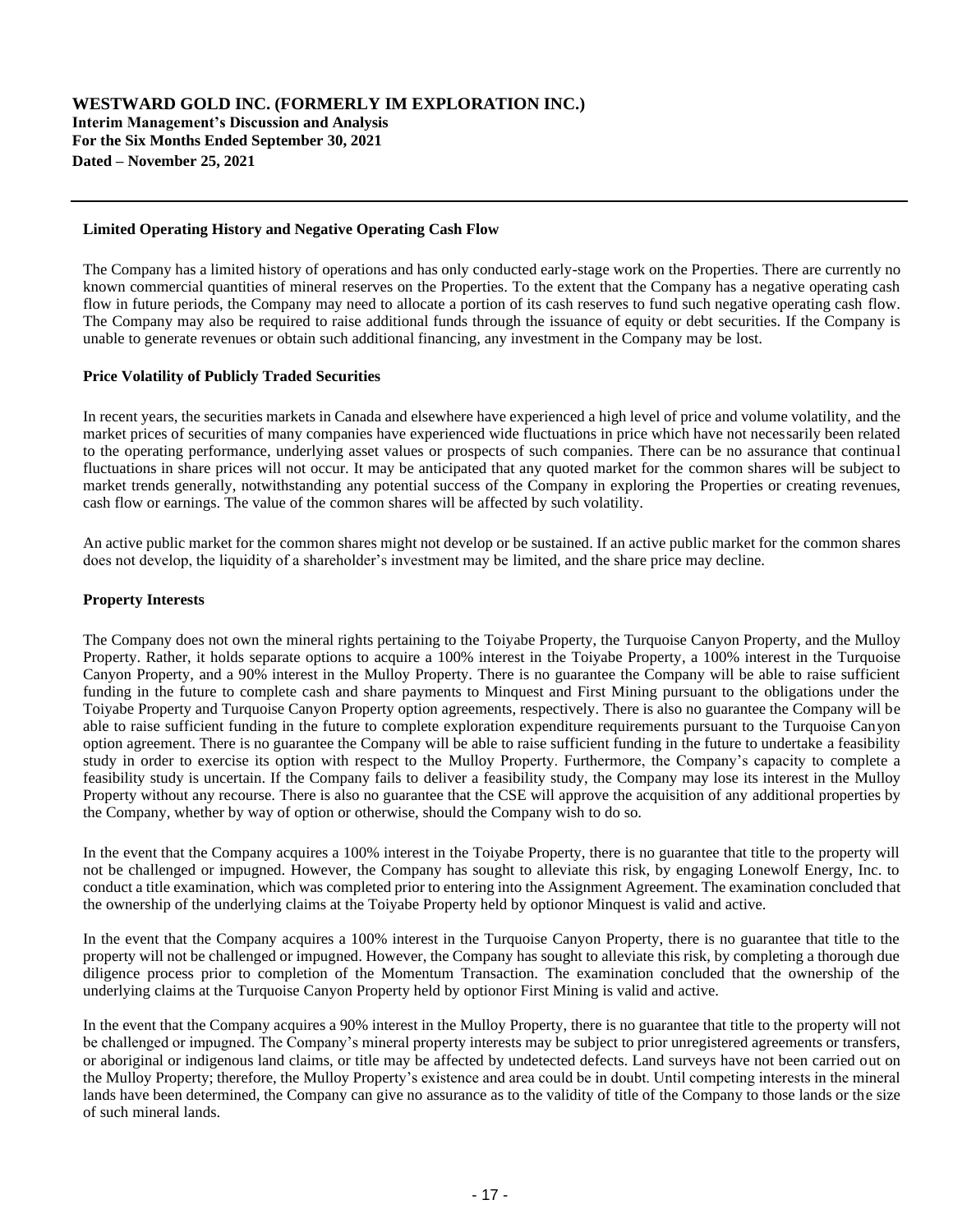**Interim Management's Discussion and Analysis For the Six Months Ended September 30, 2021 Dated – November 25, 2021**

#### **First Nations Land Claims**

First Nations rights may be claimed on Crown properties or other types of tenure with respect to which mining rights have been conferred. The Supreme Court of Canada's 2014 decision in Tsilhqot'in Nation v. British Columbia marked the first time in Canadian history that a court has declared First Nations title to lands outside of reserve land. The Mulloy Property may now or in the future be the subject of aboriginal or indigenous land claims. The legal nature of aboriginal land claims is a matter of considerable complexity. The impact of any such claim on the Company's ownership interest in the Mulloy Property cannot be predicted with any degree of certainty and no assurance can be given that a broad recognition of aboriginal rights in the area in which the Mulloy Property is located, by way of a negotiated settlement or judicial pronouncement, would not have an adverse effect on the Company's activities. Even in the absence of such recognition, the Company may at some point be required to negotiate with and seek the approval of holders of aboriginal interests in order to facilitate exploration and development work on the Mulloy Property, and there is no assurance that the Company will be able to establish a practical working relationship with any First Nations in the area which would allow it to ultimately develop the Mulloy Property. The Mulloy Property is under the care of Constance Lake First Nation, and therefore Aboriginal Consultation is required prior to work on the Mulloy Property, according to the Mining Act (Ontario). To date, the Company has had preliminary negotiations with Constance Lake First Nation but has not entered into any formal agreement or understanding regarding future exploration at the Mulloy Property.

#### **Exploration and Development**

Resource exploration and development is a speculative business, characterized by a number of significant risks including, among other things, unprofitable efforts resulting not only from the failure to discover mineral deposits but also from finding mineral deposits that, though present, are insufficient in quantity and quality to return a profit from production. The Properties are considered to be in the early exploration and development stage. At present, no current NI 43-101 mineral resources have been identified at any of the properties. There is no certainty that further exploration and development will result in the identification of indicated or measured resources, or probable or proven reserves, at the Toiyabe Property, Turquoise Canyon Property, or Mulloy Property, or that if any mineral resources or reserves are defined at these properties in the future, that the anticipated tonnages and grades will be achieved or that the indicated level of recovery will be realized.

The marketability of minerals acquired or discovered by the Company may be affected by numerous factors which are beyond the control of the Company and which cannot be accurately predicted, such as market fluctuations, the proximity and capacity of milling facilities, mineral markets and processing equipment and such other factors as government regulations, including regulations relating to royalties, allowable production, importing and exporting of minerals, and environmental protection, the combination of which factors may result in the Company not receiving an adequate return of investment capital.

There is no assurance that the Company's mineral exploration and development activities will result in any discoveries of commercial bodies of ore on its current properties or elsewhere. The long-term profitability of the Company's operations will in part be directly related to the costs and success of its exploration programs, which may be affected by a number of factors. Substantial expenditures are required to establish reserves through drilling and to develop the mining and processing facilities and infrastructure at any site chosen for mining. Although substantial benefits may be derived from the discovery of a major mineralized deposit, no assurance can be given that minerals will be discovered in sufficient quantities to justify commercial operations or that funds required for development can be obtained on a timely basis.

## **Uninsurable Risks**

In the course of exploration and development of mineral properties, certain risks may occur, including in particular unexpected or unusual geological operating conditions such as rock bursts, cave-ins, fires, flooding and earthquakes. It is not always possible to fully insure against such risks and the Company may decide not to take out insurance against such risks as a result of high premiums or other reasons. Should such liabilities arise, they could reduce or eliminate any future profitability by the Company and result in increasing costs and a corresponding decline in the value of the common shares.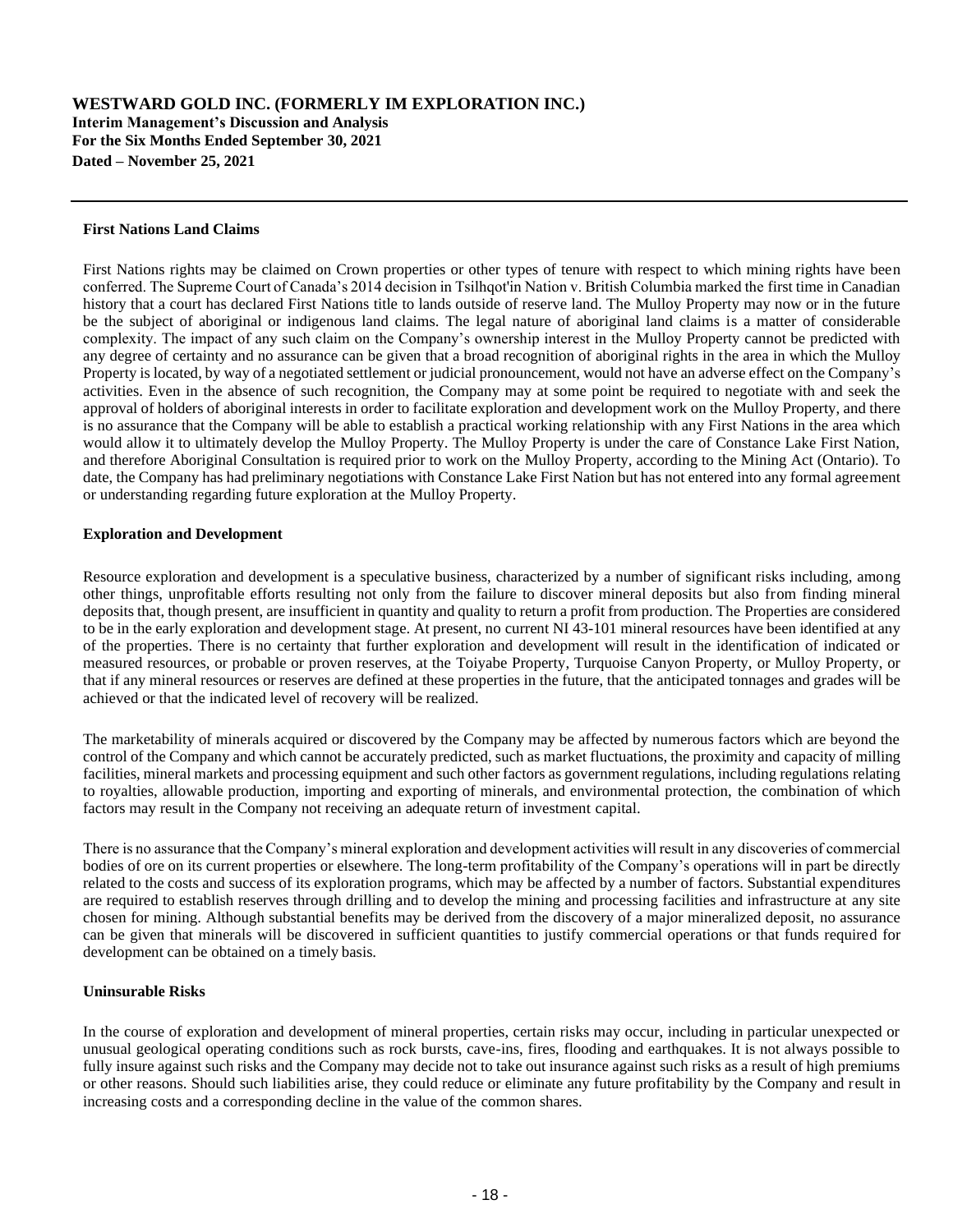**Interim Management's Discussion and Analysis For the Six Months Ended September 30, 2021 Dated – November 25, 2021**

#### **Environmental Laws and Regulations**

Environmental laws and regulations may affect the operations of the Company. These laws and regulations set various standards regulated certain aspects of health and environmental quality. They provide for penalties and other liabilities for the violation of such standards and establish, in certain circumstances, obligations to rehabilitate current and former facilities and locations where operations are or were conducted. The permission to operate can be withdrawn temporarily where there is evidence of serious breaches of health and safety standards, or even permanently in the case of extreme breaches. Significant liabilities could be imposed on the Company for damages, clean-up costs or penalties in the event of certain discharges into the environment, environmental damage caused by previous owners of acquired properties, or non-compliance with environmental laws or regulations. The Company intends to minimize risks by taking steps to ensure compliance with environmental, health and safety laws and regulations and operating to applicable environmental standards. There is a risk that environmental laws and regulations may become more onerous, making the Company's operations more expensive.

Amendments to current laws, regulations and permits governing operations and activities of mining companies, or more stringent implementation thereof, could have a material adverse impact on the Company and cause increases in capital expenditures or require abandonment or delays in development of new mining properties.

#### **Permits**

The mineral exploration operations of the Company may require permits from various federal, state/provincial, and local governmental authorities and will be governed by laws and regulations on prospecting, development, mining, production, export, taxes, labour standards, occupational health, waste disposal, land use, environmental protections, mine safety and other matters. There can be no guarantee that the Company will be able to obtain all necessary permits and approvals that may be required to undertake exploration activity or commence construction or operation of mine facilities on the Properties.

## **Competition**

The mining industry is intensely competitive in all phases and the Company competes with other companies that have greater financial resources and technical facilities. Competition could adversely affect the Company's ability to acquire suitable properties or prospects in the future, and to engage qualified personnel to explore these properties.

## **Fluctuating Mineral Prices**

The Company's future revenues, if any, are expected to be in large part derived from the extraction and sale of precious, industrial, and base minerals and metals. Factors beyond the control of the Company may affect the marketability of metals discovered, if any. Metal prices have fluctuated widely, particularly in recent years. Consequently, the economic viability of the Properties and any other exploration properties the Company may acquire from time to time cannot be accurately predicted and may be adversely affected by fluctuations in mineral prices. In addition, currency fluctuations may affect the cash flow which the Company may realize from its operations, since most mineral commodities are sold in the world market in United States Dollars.

## **Conflicts of Interest**

Some of the directors and officers of the Company are engaged and will continue to be engaged in the identification and evaluation of assets, businesses, and companies on their own behalf and on behalf of other companies, and situations may arise where the directors and officers of the Company will be in direct competition with the Company. Conflicts, if any, will be dealt with in accordance with the relevant provisions of the Canada Business Corporations Act. Any director or officer in a position of conflict will declare such conflict to the Company's Chief Executive Officer and/or Board of Directors, as appropriate. Directors who are in a position of conflict will abstain from voting on any matters relating to the conflicting transaction.